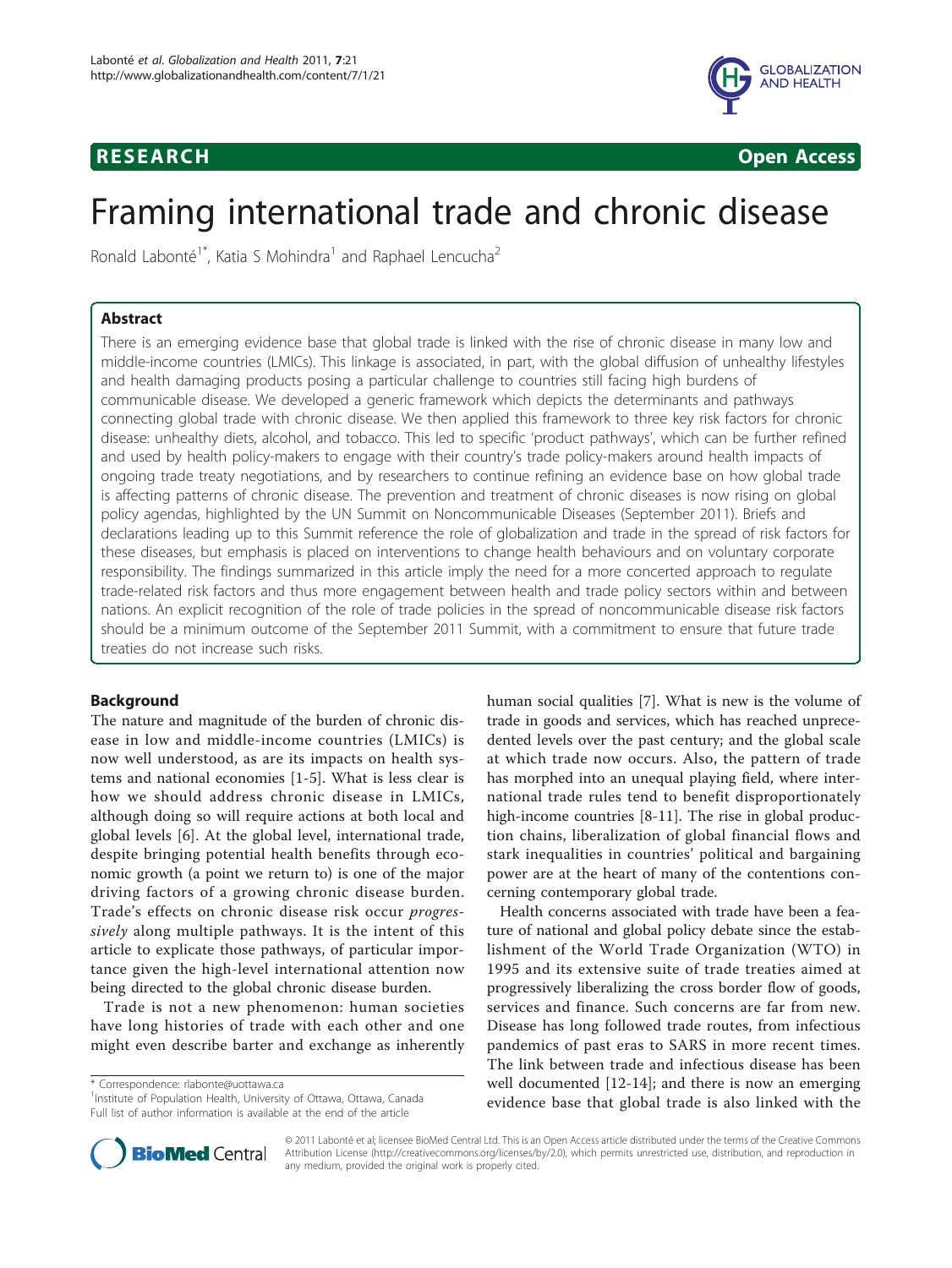rise of chronic disease in many LMICs. This linkage is associated, in part, with the global diffusion of unhealthy lifestyles and health damaging products [[15](#page-12-0)], posing a particular challenge to countries still facing high burdens of communicable disease.

The existing literature on trade and chronic disease has tended to focus on certain health problems, such as diabetes and overnutrition [\[16,17](#page-12-0)]. Lacking is an understanding of how such trade affects chronic disease more generally and through multiple pathways. To address this knowledge gap, we developed a generic framework which depicts the determinants and pathways connecting global trade with chronic disease. We then applied this framework to three key risk factors for chronic disease: unhealthy diets, alcohol, and tobacco. This led to specific 'product pathways', which we propose can be further refined and used by health policy-makers to engage with their country's trade policy-makers around health impacts of ongoing trade treaty negotiations, and by researchers to continue refining an evidence base on how global trade is affecting patterns of chronic disease. We focused our evidence gathering primarily on Latin America, sub Saharan Africa, and Asia, where the impact of international trade agreements in the global flow of these products has been subject of greatest health comment and concern.

#### Trade, chronicity and chronic disease

'Chronicity' has been proposed as an appropriate lens to address the complexities associated with rising burden of chronic diseases [[18\]](#page-12-0) and has been identified as the theme for this special issue. The concept of chronicity has conventionally been applied to understanding the nature of care of chronic diseases [[19](#page-12-0)]. However, the term is also applicable to the causes of chronic diseases. Specifically, we view chronicity in two ways: first, as the post-1980s reconfiguration of globalization (particularly economic aspects of trade and investment liberalization following what has been characterized as neo-liberal economic principles)[[20](#page-12-0)], which has led to the international transmission of risk factors for non-communicable disease; and second, as the durability of this model even in the face of multiple, and more recently global, financial crises. Trade-related global market integration has essentially made such disease risk factors 'communicable' (with food, tobacco and alcohol consumption serving as 'vectors'), blurring the conventional distinction between communicable and chronic diseases.

## Policy space, policy capacity, trade treaty rules, and risks of chronic disease

'Policy space' is the term frequently used to describe "the freedom, scope, and mechanisms that governments have to choose, design and implement public policies to fulfill their aims" [[\[21\]](#page-12-0), p.7]. Policy capacity refers to the

fiscal ability of states to enact those policies or regulations, which depends upon their ability to capture sufficient revenue through taxation for this purpose. Both space and capacity can be affected by trade treaties. One concern with trade treaties is their 'behind the border' shrinking of policy space by prohibiting a range of 'trade-related' domestic regulatory options that could be used to promote healthy habits or, conversely, to restrict unhealthy ones. Although governments still retain substantial policy flexibilities within existing trade treaties, these flexibilities continue to be eroded through ongoing treaty negotiations, notably those associated with bilateral or regional trade treaties. Such treaties are exempt from the most favoured nation rule of WTO agreements under which trade terms between any WTO member nations must be given to all member nations. The exemption for bilateral and regional treaties allows for more favourable terms (usually with respect to market access) for countries that participate in them. Regional treaties hold the prospect for more equitable forms of trade amongst countries of similar size or development level [\[22](#page-12-0)]. However, such treaties, especially those with wealthier countries or trading blocs, such as the USA and EU, are often 'WTO+.' They include trade, services and finance liberalization commitments, protection of intellectual property rights and agreements on government procurement that go beyond those present in existing WTO trade treaties, and which can limit policy space to a much greater extent than WTO trade rules [[22-24\]](#page-12-0).

The primary purpose of all trade treaties is to reduce barriers to cross-border trade. One of the key principles underlying this purpose is *non-discrimination*: foreign goods or committed services covered by a trade treaty must be treated the same as the identical or 'like' domestic good or service. Another principle is national treatment. Internal tax and regulatory measures must be applied equally to imported and domestic goods or committed (scheduled) services in order to avoid trade disputes. To protect population health found to be in violation of trade agreements (the so-called health defense), governments have to prove that these policies are 'necessary.' Past and ongoing disputes over regulations governing tobacco imports and additives, and alcohol products, highlight the stringency with which this requirement is pursued [[25\]](#page-12-0). Further limitations on the health defense include requirements that domestic regulations that could discriminate against foreign imports, even if treated no differently than national goods, must be based upon international standards or scientific risk assessments [\[7](#page-12-0)]. These trade principles constrain policy space. Policy capacity, in turn, refers to the resources states have to monitor or enforce regulations that they are able to promulgate. The issue of capacity is of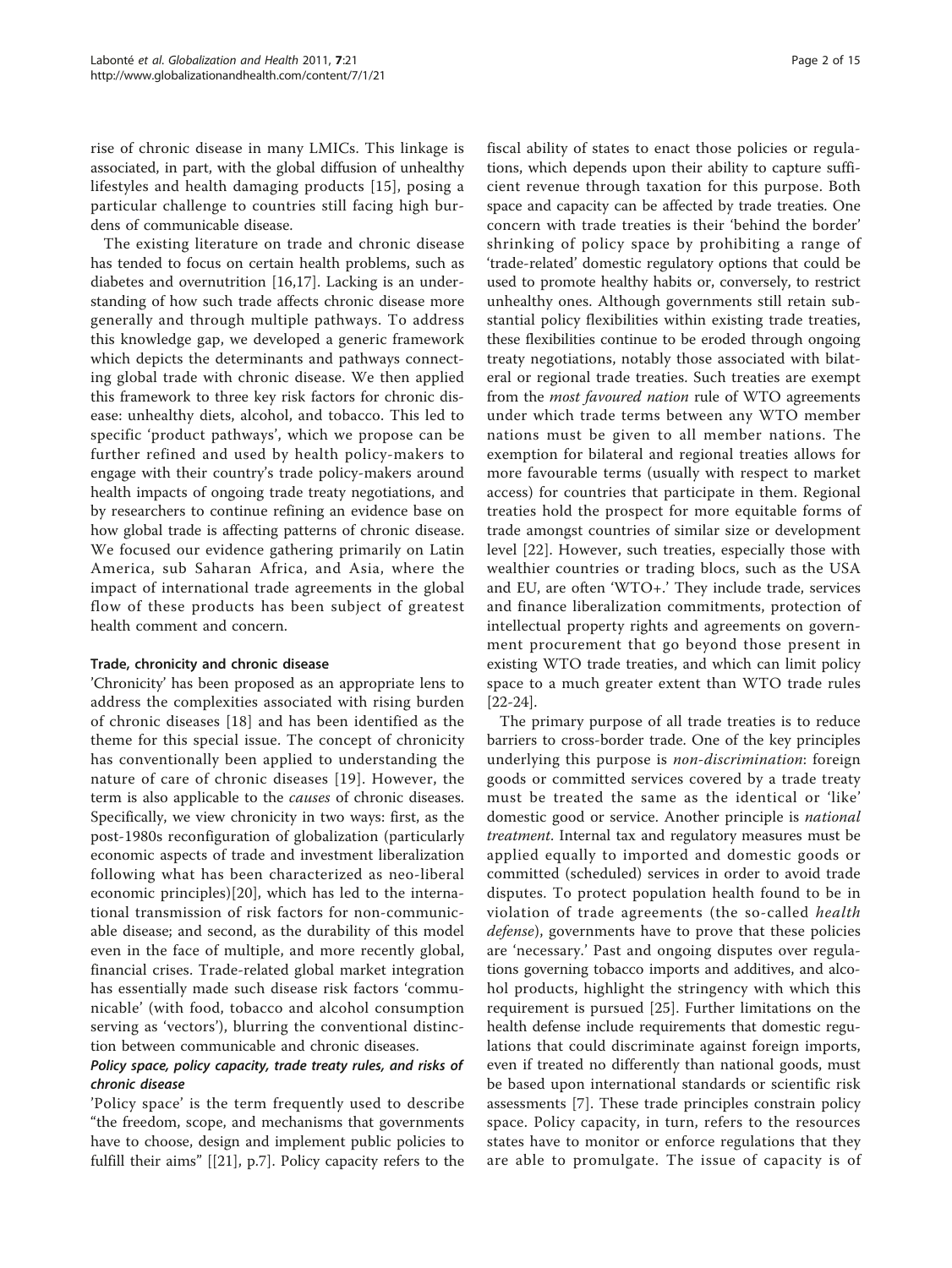considerable importance to LMICs, many of which have excellent laws 'on the books' but lack effective enforcement measures. The policy capacity trade issue is that liberalization requires progressive reductions in tariffs (border taxes). Developing countries rely more heavily upon tariffs for their tax revenue than do developed nations. Although developing countries are granted more latitude in retaining higher tariff levels, they are under considerable trade negotiation pressure to lock in and reduce their tariffs, in both multilateral WTO negotiations and notably in bilateral and regional trade treaties. In theory, developing country governments should be able to shift their tax bases from tariffs to sales or income taxes, assuming their economies grow with increased liberalization. In reality, many developing, and most low-income, countries subject to tariff reductions as conditions for loans from the international financial institutions (the World Bank and IMF) have been unable to do so [\[26,27](#page-12-0)], partly as a result of inadequate institutions to implement alternate tax regimes [\[28\]](#page-12-0). For a majority of these countries there has been a net decline in overall public revenues [[29](#page-12-0)] - a loss in policy capacity - with implications for spending in health, education or public regulations that can affect primary and secondary prevention of chronic disease.

## Generic framework

Figure [1](#page-3-0) provides a generic framework of the linkages between chronic disease and international trade. Trade can be broadly segmented into two categories: treaty, which includes bilateral, regional or multilateral under the World Trade Organization (WTO) and non-treaty, which includes both legal (but non-treaty) and illicit trade. Trade treaties can affect trade in goods in two main ways: increased trade in raw or finished products (depicted with solid arrow lines) and increased foreign investment in domestic production, manufacturing, and distribution (depicted with dotted arrow lines). Increased imports and domestic production result in increased domestic availability of a particular product. Greater quantity and availability, in turn, increases price competition (lower prices) and marketing and (generally) promotion of the product, both of which lead to increased product consumption. Increased consumption can have positive or negative consequences on chronic diseases depending on whether it is a health-promoting (e.g. nutritious food) or health-damaging (e.g. highly processed food) product. Increased foreign investment in a particular product can also lead to economic growth which, if adequately taxed, can contribute to revenues for health and other health-promoting social programs. However, if this product has harmful effects (e.g. tobacco) increased consumption is more likely to lead to poorer health outcomes, burdening health systems and offsetting any economic gains. Moreover, increased imports and foreign investment can displace domestic producers and manufacturers, which can reduce local revenues, food security (if local food crops are displaced) and increase dependency on foreign companies, making it more difficult to introduce regulations constraining their market growth or raising corporate taxes. Nontreaty trade in products has similar effects apart from legally binding constraints on a country's tariffs or domestic policies. Illicit trade is difficult to document for most products and therefore we do not discuss it in this paper.

## Specific pathway products Food trade and chronic disease

The pathways linking trade and foreign direct investment from food to chronic disease are described below. We identify three general pathways which relate to the changes in the food system: growth of transnational food corporations; liberalization of international food trade and investment and global food advertising and promotion. While international trade is a key driver for rising chronic disease linked to changing food consumption patterns, there are other factors, such as urbanization, which are also important [\[30,31\]](#page-12-0), but a discussion of these factors are beyond the scope of this paper. Urbanization, however, can also be indirectly linked to international trade, becoming part of the broader social system that we discuss briefly [[32\]](#page-12-0).

Growth of transnational food corporations (TFCs) Food production, distribution, and retailing have been consolidated into a small number of transnational food corporations (TFCs). Food retailers in particular have undergone an intense and rapid transformation; changes that occurred in regions such as Latin America between 1990 and 2000 took place in the US over a period of 50 years [[33\]](#page-12-0). In 2003, the top 30 food retailers controlled almost 30% of the market in Latin America and 19% in Asia and Oceania [\[32](#page-12-0)]. Reardon and his colleagues have labeled the retail transformation beginning in the early 1990s as a 'take-off' period [\[34](#page-12-0)], launching a 'supermarket revolution' and the rapid spread of fast food chains. Supermarkets are rapidly increasing (they are now the dominant food retailer in Latin America), and the transformation can be characterized in two ways [\[33](#page-12-0)]. First, rapid consolidation occurred where a small number of supermarket chains usurped domestic chains. The second way in which this transformation is occurring is through rapid multinationalization. For example, Wal-Mart has emerged as the largest chain since it began to sell food 10 years ago to the extent that Mexicans spend 3 out of every 10 pesos on food at Wal-Mart [[35](#page-12-0)].

The growth of supermarkets during the 1990s can be attributed to demand side factors, notably urbanization,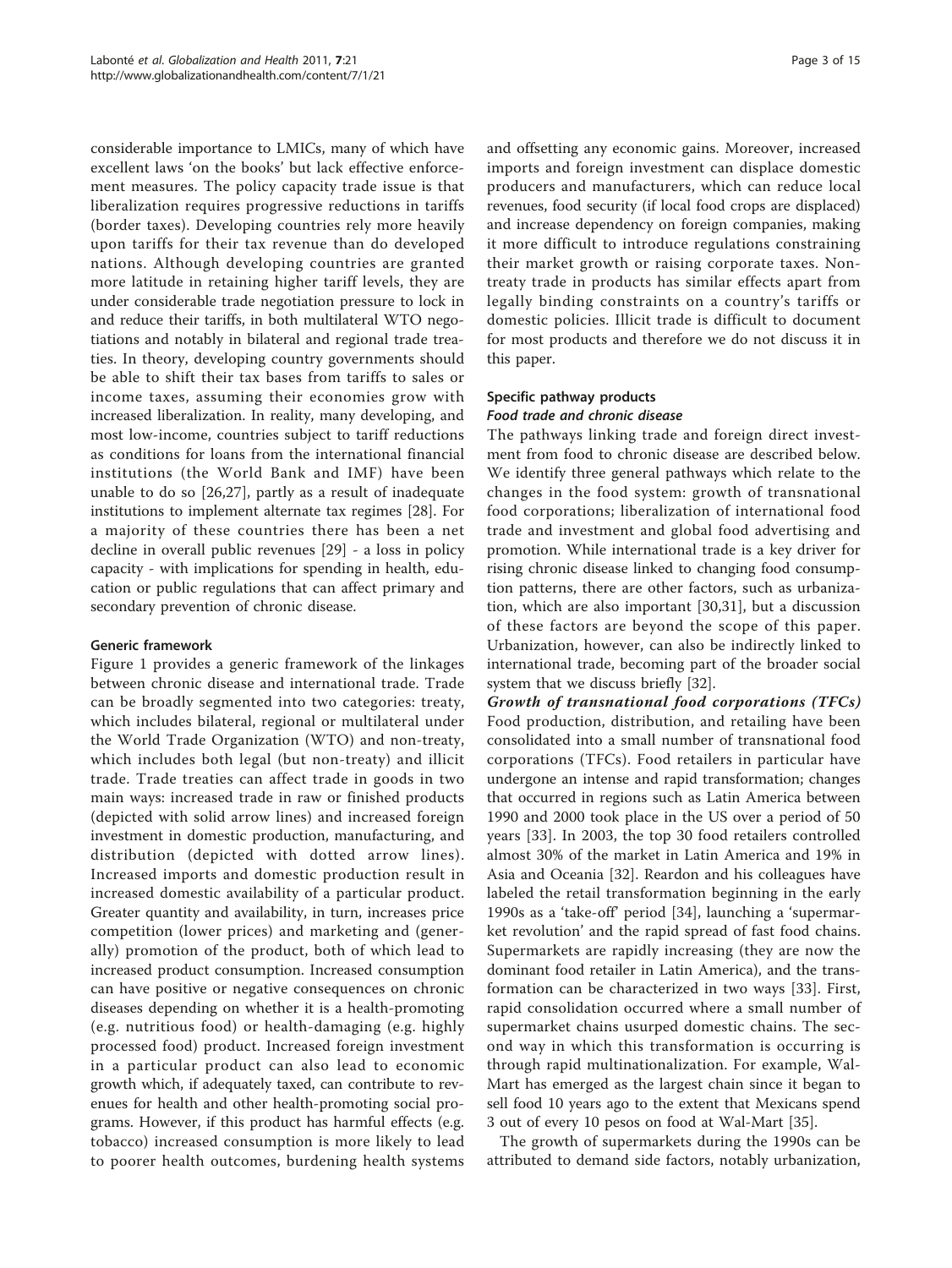<span id="page-3-0"></span>

the entry of women into the workforce, and economic growth [[33\]](#page-12-0). The supply side was driven by trade liberalization and foreign direct investment (FDI). Conditions for FDI were facilitated through the easing on FDI regulations as part of structural adjustment programs and free trade agreements. FDI has played a critical role in the diet transition as it has especially targeted highly processed foods [[36](#page-12-0)]. There is a close correspondence between a rise in FDI and increased investments in processed foods. In Latin America, between 1988 and 1997, FDI in food industries grew from US\$ 222 million to US \$ 3.3 billion [[37\]](#page-12-0). Supermarkets have focused on highly processed foods because of their long shelf lives and for the potential economies of scale [\[38](#page-12-0)]. There is a strong plausible link between the rise of supermarkets and dietary changes, although there is little empirical evidence due to a simple lack of studies on this topic [\[32\]](#page-12-0).

Liberalization of international food trade and investment Liberalization of trade - eliminating quotas, reducing tariffs, and privatizing state trade agencies - was adopted by many LMICs either voluntarily or as a

condition of structural adjustment loans from the international financial institutions initiated in the 1980s, with a quickening pace during the 1990s as many countries entered into global, regional, and bilateral trade agreements [[32](#page-12-0)]. Food was first represented in multilateral trade treaties with the formation of the WTO in 1995 and adoption of the Agreement on Agriculture (AoA). Before this time, agricultural trade existed largely outside of formal trade treaties, and developing countries did not have to reciprocate in granting greater market access to developed country exports. With the WTO's trade rules and dispute settlement procedures, developing countries are under increasing obligation and ongoing negotiation pressures to lower tariffs, export subsidies and domestic agriculture support (AoA), as well as to open themselves to FDI in food-related sectors they may have committed under the General Agreement on Trade in Services (GATS). Alongside a growing number of bilateral and regional treaties, such as the North American Free Trade Agreement (NAFTA), the Central American Free Trade Agreement (CAFTA), and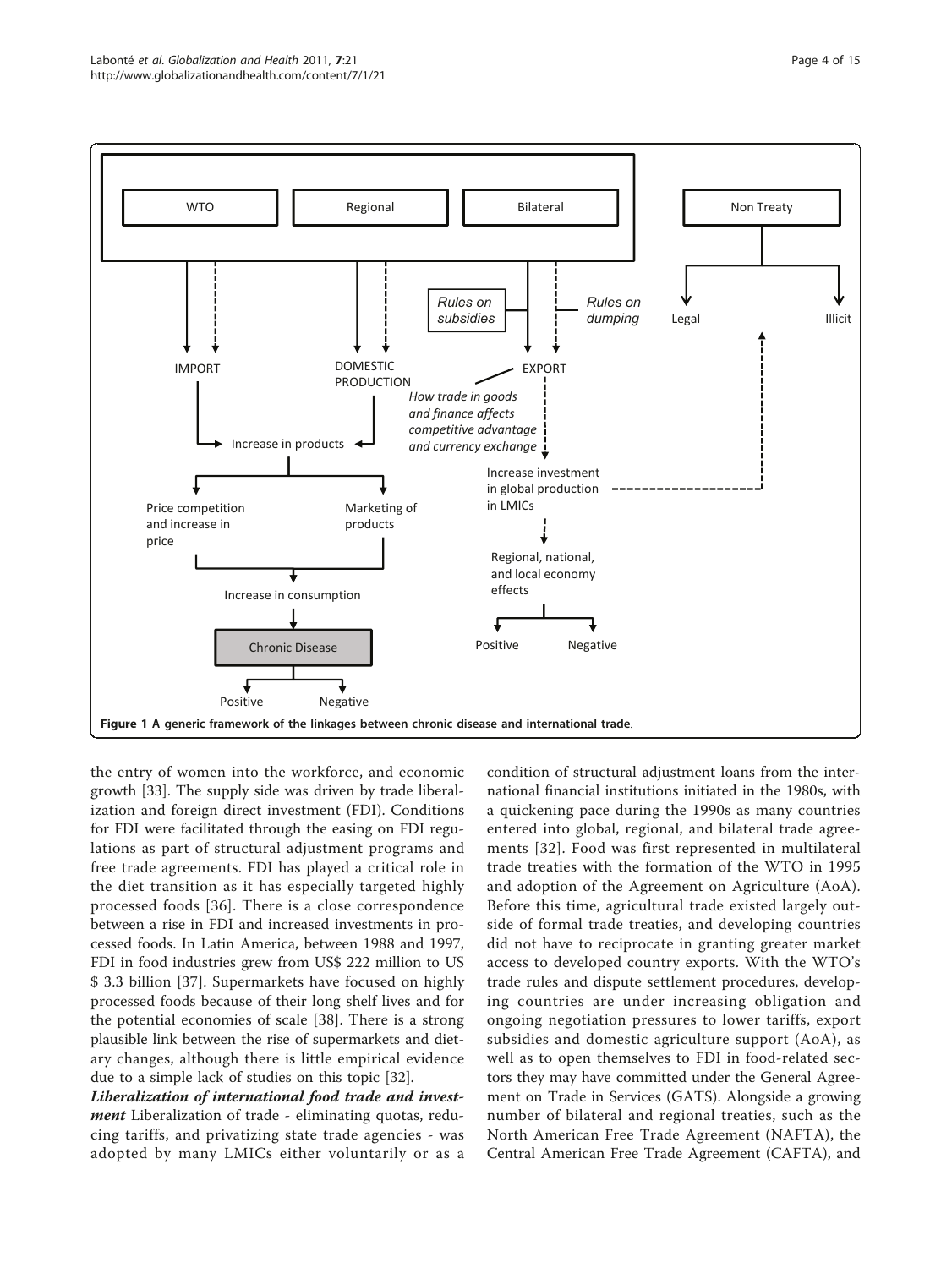the Southern Common Market (MERCOSUR), regulation of international food trade and investment is increasingly governed by trade treaty rules. A specific example of trade treaty effects on health-related food policies includes the long-standing dispute between the European Union and several countries over the EU ban on hormone-treated beef (the ban violates requirements for scientific risk assessments under the WTO Agreement on Sanitary and Phytosanitary Standards) [[39\]](#page-12-0). Another example involves the threat of a trade dispute involving the Gerber company and Guatemala over the latter's effort to abide by the infant formula code (International Code of Marketing of Breast-milk Substitutes) by banning the 'pudgy baby' picture on Gerber infant formulas (which the company argued was an infringement of its intellectual property rights) [\[39](#page-12-0)].

At the start of the new millennium, food represented 11% of international trade (likely more today), with the rise of processed food occurring more quickly than primary agricultural products [[40\]](#page-12-0). While international trade of food and food-products has increased, so have the level of subsidies provided to agricultural producers in high-income countries (notably the USA, the EU and Japan) with much of their produce (particularly American and European) going to export markets. This has led some trade policy analysts to argue that the high level of subsides can be viewed as dumping [\[41](#page-12-0)], defined in trade terms as goods entering a foreign market at less than 'normal' prices. These subsidies are due to be reduced under the terms of the AoA (which gave WTO member nations a 10 year moratorium from trade disputes related to agriculture, which expired on December 31, 2004); although both the US and the EU have been altering slightly the terms of their subsidies to allow them to still qualify under the AoA's complex set of 'boxes' permitting some, but disallowing other, supports to domestic producers. Much prevailing criticism of subsidies is that they damage the value of food exports from developing countries by suppressing world prices. From a public health vantage, eliminating production subsidies on unhealthy food products (such as fats and sugars) is likely to do more health good than harm for all countries. But their elimination on healthier and essential food products could do more harm than good to many low-income countries which have become netfood importers - as a result of population growth, loss of arable land and years of advice to shift from food products for domestic consumption to non-food cash crops (cotton, coffee, tobacco) for export [\[29,42](#page-12-0)].

FDI in food-related production, processing and retailing, enhanced by reducing investment barriers, has increased the presence of TFCs in most developing countries. This presence can increase food availability through reduction in retail prices following the removal of import barriers on food, depending on the dynamics of international and domestic prices. Food retail prices can also be lowered by the reduction of investment barriers since TFCs often purchase agricultural products at lower cost and promote economies of scale, but they also benefit from the lower agricultural cost of their own products. Hawkes and Thow demonstrate these effects in their analysis of the Central America - Dominican Republic - Free Trade Agreement [\[43](#page-12-0)], which the authors argue will likely lead to greater consumption of highly processed food, meat, and other non-traditional foods in Central America.

Liberalization of trade in food products can increase availability and lower retail prices [\[43,44](#page-12-0)]. Food availability increases due to reductions of import barriers on foods; although total food availability depends on whether or not there is a concomitant decline in domestic production, or the amount of domestic production that converts to export crops. Impacts on domestic production raise concerns about short- and longer-term food security. A recent study by the United Nations Food and Agriculture Organization (FAO) examined trade liberalization and food security in fifteen small and large developing countries (Chile, Guatemala, Guyana, Peru, Cameroon, Ghana, Kenya, Malawi, Morocco, Nigeria, Senegal, Tanzania, Uganda, China, and India). Their key finding was that "trade reform can be damaging to food security in the short to medium term if it is introduced without a policy package designed to offset the negative effects of liberalization" [[[42](#page-12-0)], p. 75). The study went on to caution that trade reforms generally benefit farmers producing exports crops, but have negative impacts on farmers producing import-competing food stuffs, especially those that are highly subsidized by exporting countries. For low-income countries whose economies are still heavily dependent on agriculture, raising agricultural productivity and creating non-agricultural employment should precede trade reforms such as tariffs reductions on crops grown by low-income households. Production subsidies in developing countries, the report concluded, should also be permitted if these are directed principally to subsistence or resourcepoor farmers.

Trade liberalization can also affect food security at the household level. Studies by the International Food Policy Research Institute (IFPRI) in the 1980s examined the nutritional impact of a series of cash cropping schemes in ten developing countries. The findings suggested that cash cropping generally results in higher incomes and spending on food, but has a relatively small impact on energy intake, and, in most cases, little or no impact on childhood malnutrition [[45\]](#page-12-0). Several projects actually had negative impacts on nutrition. Where improvements did occur, most were attributed to the control of income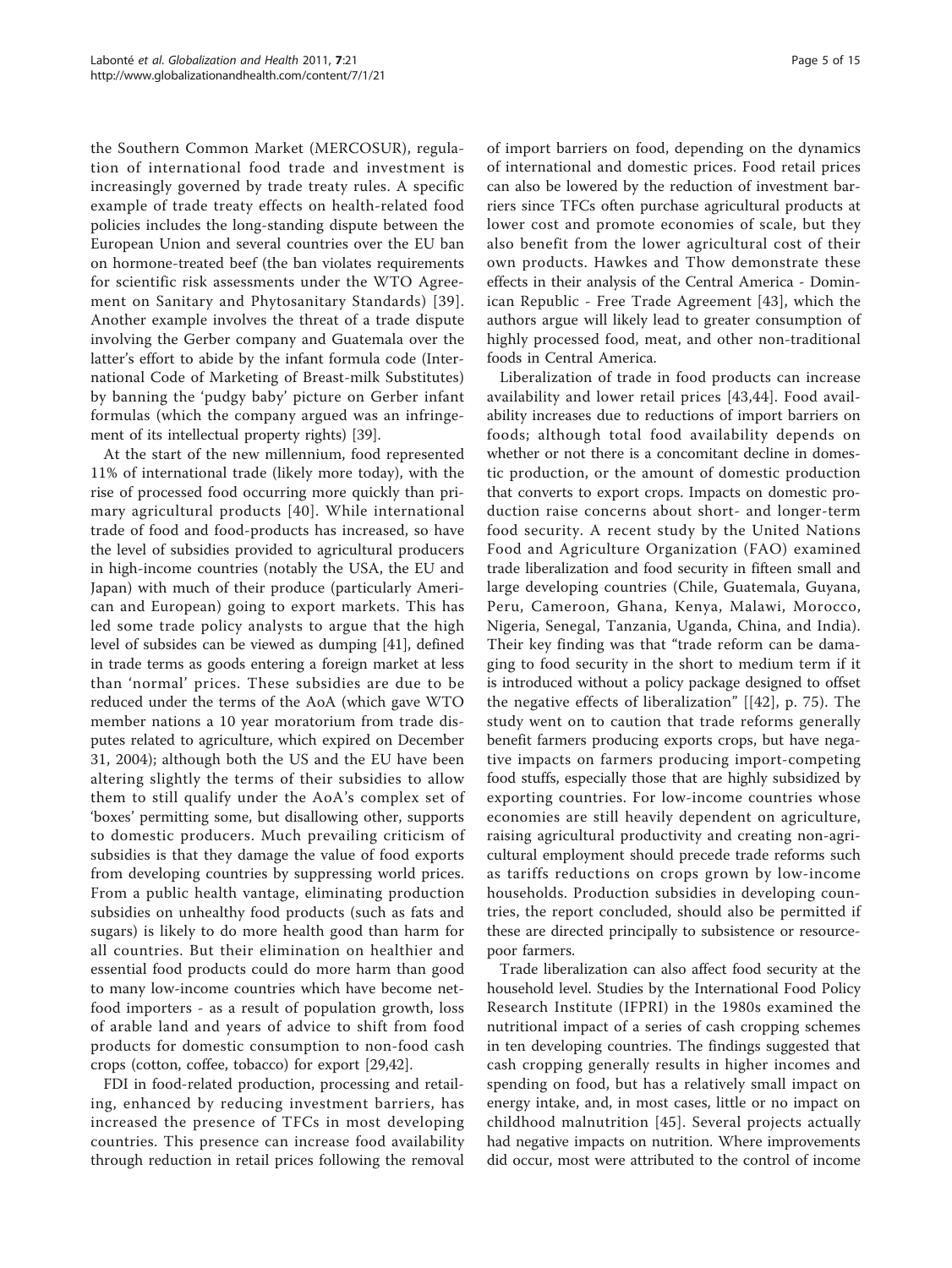within the household. Female-controlled incomes were related to higher levels of caloric intakes among children, as women are more likely than men to allocate resources towards food.

Hawkes and her colleagues reviewed the available evidence on the links between international trade and dietary patterns [[32\]](#page-12-0). They found supporting evidence, notably from India and the Pacific Islands, that the increase in international trade has shifted dietary patterns from local, 'healthy' diets to the consumption of fattier diets. One study from Colombia found that the proportion of calories consumed from imported foods has increased over time, but the extent to its contribution to increased energy availability is not clear. There was also some limited evidence to support some authors' claims that changing diets has influenced trade and that international trade is simply responding to new demands.

Food exports are another core component of the liberalization of the international food trade [[46\]](#page-12-0). Support for export industries is promoted by the International Trade Centre, which is a cooperative agency composed of the United Nations Conference on Trade and Development and the WTO. The focus of these policies has been especially on the exportation of 'cash crops'. Increasing cash crops decreases land available for domestic crops, requires fewer farmers for domestic production, and reduces the production of traditional food crops for local diets. This has led to a decline in consumption of traditional food crops and often a decline in the 'prestige' of traditional foods. These effects are particularly harmful in areas where undernutrition rates are still high and influence levels of food security for poor and marginalized groups. More recently, several high-income countries have been entering into long-term land lease arrangements with poorer, indebted countries to grow food specifically to meet the needs of citizens of the high-income nations. This new development has increased concern over future food security in poorer countries [[47-49\]](#page-13-0).

Global food advertising and promotion Advertising and promotion marks the third pathway through which trade is affecting food systems and chronic disease. In order to dominate in competitive food retailing markets, corporations employ aggressive marketing techniques. Spending on food advertising is now higher than it is for tobacco [[35\]](#page-12-0). In 2004, Coca Cola spent US\$ 2.2 billion and PepsiCo spent US\$ 1.7 billion on marketing of soft drinks [[37](#page-12-0)]. The global food advertising has been steadily growing and the advertisement market is controlled by a few communications networks [[32](#page-12-0)]. Processed food, especially targeted to children, has been the main focus of promotion and advertising [\[32](#page-12-0)]. FDI has also played a major role in marketing products [[25,35](#page-12-0)].

Global food advertising has especially targeted developing countries in its search for new markets, with a focus on highly processed foods. In 2002, almost 60% of food advertisements in Brazil were for foods high in fats and sweeteners [\[50\]](#page-13-0).

Advertising and product marketing has contributed to changing cultural expectations of food [\[37\]](#page-12-0) and the "systematic molding of taste by giant corporations" [[[35](#page-12-0)], p. 1559]. Marketing has been especially targeted to youth. During the late 1990s, soft-drink companies targeted school children by selling products in attractive combination packages in schools in Mexico and Colombia, which led to a 50% increase in soft drink sales among children [[32\]](#page-12-0). Evidence from industrialized and developing countries found that children engage with food advertising and that there is clear link between advertising to children and the consumption of these products [[51,52\]](#page-13-0).

Social change Given that the diet transition advances with rising incomes, urbanization, and changes in the labour market, it can be expected that trade liberalization- when it leads to economic growth, increasing employment, and urbanization - will also influence the diet transition as changes in lifestyles and new food demands arise [[32\]](#page-12-0). However, since liberalization does not always or necessarily lead to economic growth, diets may not be markedly influenced. When traderelated economic growth does occur, economic inequalities that generally accompany such growth can lead to the poorest groups with limited access to food and the abilityto meet their basic nutritional requirements. This can generate patterns of overnutrition and undernutrition in the same country, particularly in LMICs. There are only a few studies that have demonstrated links between trade liberalization, employment conditions, and nutrition. Better jobs and higher incomes can lead to changes in food preferences and capacity to buy new foods. However, time constraints and more women in the labour force can lead to increased consumption of energy-dense, time saving foods. Job insecurities and limited access to family and welfare benefits can also restrict healthy food choices. In sum, although there are links between economic growth, urbanization, and changing labour markets, the nature of these links are not clear and likely depend on the particular context.

#### Tobacco trade and health

Trade liberalization in tobacco products is a concern for its potential to offset declining use in developed countries by penetrating new markets in developing nations. Trade can increase the disease consequences of tobacco consumption through two main pathways: trade and investment liberalization; and the impact of trade rules on government policy space.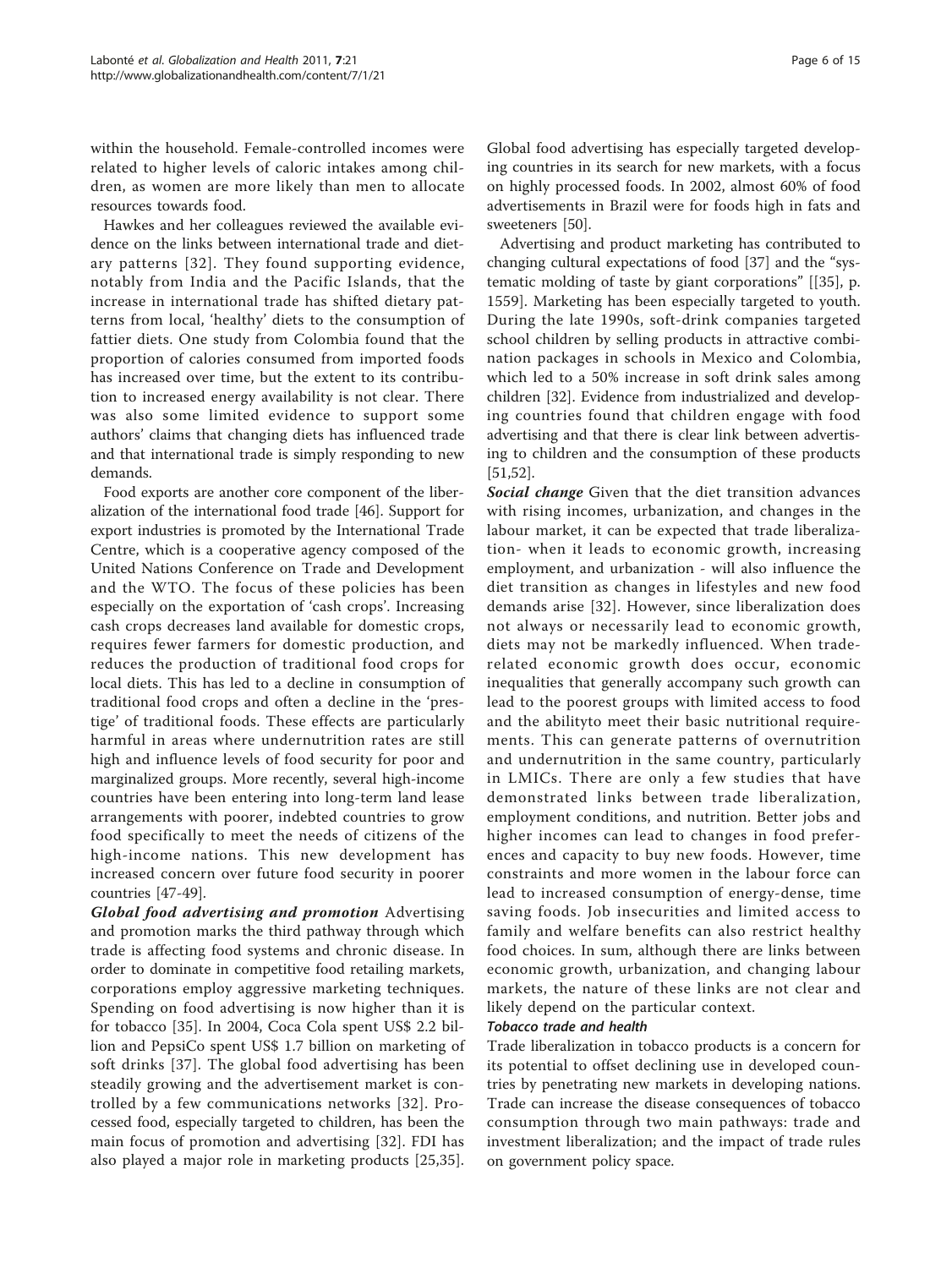Liberalization of international tobacco trade and investment Trade liberalization has led to increased tobacco consumption in LMICs [[53](#page-13-0)] through a combination of tariffs reduction, liberalization in FDI and minimal national tobacco control measures. This combination of factors increases competition in domestic markets, contributes to a reduction in the prices of tobacco products and an increase in advertising and promotion expenditures; all of which lead to increases in tobacco consumption. As one example of this, Honjo and Kawachifound that market liberalization lead to a one year increase in US tobacco products in Japan from 16% in 1986 to 32% in 1987 and a corresponding stall in the decline of tobacco consumption among adults and increase in the level of consumption among adolescent girls [[54\]](#page-13-0). When South Korea opened its domestic market to US tobacco company cigarette imports there was an 11% increase in smoking among males and an 8% increase among females in just one year [[55\]](#page-13-0). Similar interactions have taken place in bilateral trade agreements, including an agreement between the US and China in which China was required to cut tariffs on imported cigarettes. Consumption patterns corresponded with the abolition of tariffs, expanding sales networks and the removal of advertising and marketing restrictions, all policy strategies explicitly pursued by tobacco transnational companies to increase LMIC consumption rates [\[56](#page-13-0)]. McGrady further cautions that 'the provisions of trade agreements governing non-tariff barriers to trade will limit effective and comprehensive tobacco control' [\[57\]](#page-13-0).

While using trade treaties to lower tobacco tariffs has been one strategy adopted by tobacco companies to increase LMIC consumption, an arguably more critical strategy has involved using financial market liberalization to control domestic tobacco industries worldwide. Referring to a now famous GATT dispute in 1990 involving Thailand and the United States, Callard and colleagues (2001) speculate that transnational tobacco companies (TTCs) sought to buy out or enter into a joint venture with the Thai government's tobacco monopoly in order to enhance their economic foothold in a large market and increase their political influence with the goal of weakening tobacco control legislation [[58\]](#page-13-0). GATS mode 3 (commercial presence) facilitates such investment when countries have committed different facets of their domestic tobacco industry to liberalization, although the explosive growth in bilateral investment treaties likely play an even greater role. Philip Morris, an American TTC, draws over half of its cigarette profits from overseas [[59\]](#page-13-0). Less than ten years ago it was estimated that British American Tobacco controlled 50% of all Latin American cigarette sales [[56](#page-13-0)]. In the Dominican Republic, Philip Morris became sole owner of cigarette division Industria de Tabaco León Jimenes SA and as a report of this buy-out suggests:

Philip Morris could benefit and increase its market share in the Dominican Republic through more aggressive marketing now that it has complete control over the cigarette division. Philip Morris also could benefit from DR-CAFTA (Central American Free Trade Agreement) by exporting the products it manufactures in the Dominican Republic to Central America [\[60](#page-13-0)].

A World Bank study estimated that cigarette production in LMICs rose from 40 to 70% in the past few decades [[61\]](#page-13-0), the result primarily of the movement of TTCs into such countries through domestic company acquisition and foreign direct investment. In Argentina, for example, approximately 90% of the tobacco market is now controlled by two tobacco corporations (Philip Morris Corporation and British American Tobacco) neither being domestically owned [\[50](#page-13-0)]. In South Africa, British American Tobacco owns 94% of the tobacco market [\[62\]](#page-13-0). Foreign investment, in turn, is associated with increased consumption: Gilmore and McKee found that, amongst former Soviet Union republics, those countries that received foreign direct investment from TTCs between 1991 and 2001 saw an increase in tobacco consumption of 51% compared to a 3% drop in those that did not [\[63\]](#page-13-0).

Between 1970 and 2000 the number of hectares devoted to tobacco growing more than doubled in countries such as Honduras, Guatemala, Uruguay and Haiti [[64](#page-13-0)]. In Brazil, the amount of land committed to tobacco cultivation increased by approximately 60000 hectares [[65\]](#page-13-0). This increase corresponds with the rapid opening of previously closed markets, the increased push for trade liberalization and the growth of the TTCs [\[66](#page-13-0)]. While some tobacco farmers and producers may benefit from this shift to tobacco crop production (often for export as well as for domestic purposes), this shift has potential negative implications for domestic food security and access to nutritional foods with consequent risks to health, especially for the poor. It also poses direct health risks, especially to children who are frequently involved in tobacco harvest in low-income countries, where most of the world's tobacco is now cultivated [\[67](#page-13-0)]. A recent study of child tobacco workers in Malawi, the fifth leading tobacco producer, estimates that 78,000 children are exposed to 'Green Tobacco Sickness,' absorbing nicotine at rates equivalent to smoking up to 50 cigarettes a day [\[68](#page-13-0)].

Trade rules and government policy space Tobacco products generally fall under the WTO's General Agreement on Tariffs and Trade (GATT), concerned primarily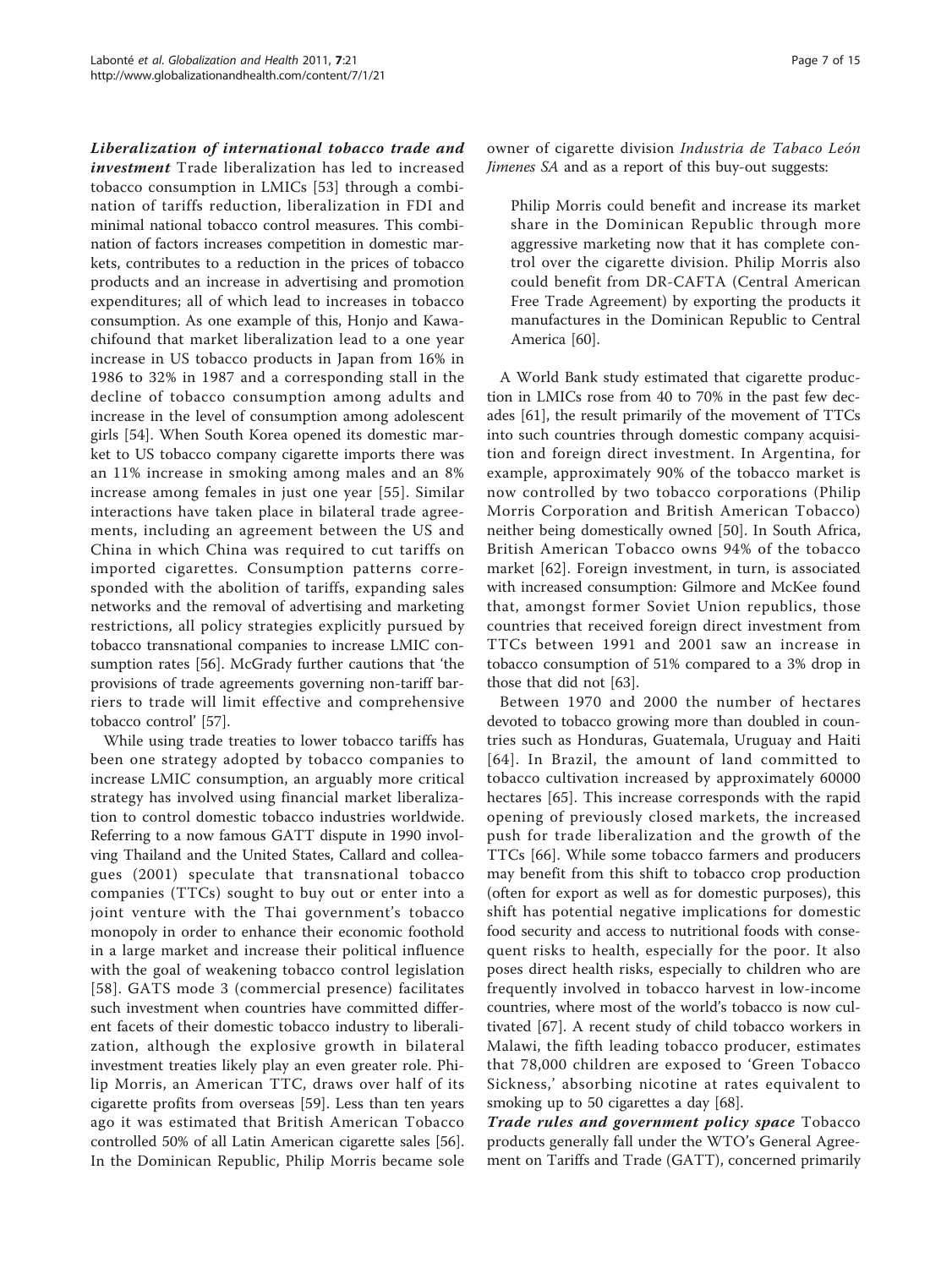with the reduction of import taxes; and the Agreement on Technical Barriers to Trade, which covers non-tariff barriers to trade [[53](#page-13-0)]. Tobacco production is also governed by the AoA with respect to permissible vs. nonprohibited subsidies to tobacco farmers. Tobacco marketing is covered by both the GATS, with respect to advertising, and TRIPS, with respect to regulatory restrictions that might encroach on cigarette logos as 'intellectual property rights'. The WTO system makes tacit reference to health as an interpretative principle [[69\]](#page-13-0); and there are explicit exceptions that allow countries to avoid trade rule compliance if it is 'necessary to protect human, animal or plant life and health' (GATT article XX(b); GATS XIV(b)). Dispute panels, however, have generally applied a stringent necessity test to these exceptions, requiring, in regard to tobacco control, that countries provide sufficient evidence that particular health measures such as labeling restrictions on cigarette packages are essential to protect the health of the population, and that there is no other 'least trade restrictive' option available.

Trade treaties enable tobacco and tobacco products to cross borders more easily. TTCs, in turn, have sought to increase their share of the domestic market in LMICs through strategies that enhance the social image of smoking [[56](#page-13-0)] such as distributing cigarettes to youth, public advertising and lobbying governments to ensure that such strategies are not countered by legislation [[70\]](#page-13-0). Although trade negotiations have been used by TTCs as opportunities to ensure that domestic regulations do not seriously imperil such strategies [[71](#page-13-0)], the Framework Convention on Tobacco Control (FCTC), negotiated under the WHO system, seeks to strengthen through a global agreement tobacco control policies to be pursued by all WHO member states. The FCTC does show some promise for providing an international legal basis for health protection over trade and foreign investment - that is, maintaining or enhancing national policy space. However, Lo argues that unless guidelines are specified in the FCTC to restrict the foreign direct investment of the tobacco industry (which is not presently the case) [\[72](#page-13-0)], the industry can continue to avoid tariff barriers (finished goods) while still increasing their presence in domestic markets.

The FCTC contains specific provisions that, assuming foreign tobacco products are treated the same as domestic ones (the non-discrimination standard of the WTO), a country's tobacco control measures should not be subject to a trade dispute. For example Article 11 of the FCTC makes the explicit provision that warning labels on cigarette packages must be "50% or more of the principal display areas" with 30% as an absolute minimum [[\[73](#page-13-0)], p. 10]. A government can introduce, without consequence from trade regimes, this provision as long as

the legislation does not discriminate between international and domestic cigarette packaging. Tobacco control measures that exceed the minimum standards set forth by the FCTC, however, may be challenged (and are being challenged) under both the WTO system and bilateral investment treaties.

Further challenges arise under bilateral investment treaties, which permit private companies to directly sue national governments for perceived expropriation of their property and earnings (real or potential). In a recent case, Philip Morris challenged Uruguay's decision to implement larger warning labels on tobacco packages than the minimum referenced in the FCTC. It used rules set out in a Swiss-Uruguay investment treaty, arguing that such warning labels violated its intellectual property rights by reducing the space in which it could feature its 'brand' name and logos [\[74\]](#page-13-0). The difficulty with disputes involving intellectual property rights (whether under the TRIPS agreement or bilateral or regional 'TRIPS-plus' treaties) is that the specific trade rules covering such protection remain ambiguous and difficult to interpret [[75](#page-13-0)].

Moreover, as Bollyky and Gostin point out, "nearly every investment and trade agreement negotiated by the United States eliminates or reduces trading partners' tobacco tariffs and protects US tobacco companies' overseas manufacturing and investment" [[\[76](#page-13-0)], p.2637]. The USA remains one of the few countries not to ratify the FCTC, and devotes less than 0.1% of its global health budget to global tobacco control. The lack of US support for tough international tobacco control initiatives may be why enforceable and profitable trade rules continue to exert more force than normative and unenforceable public health treaties.

#### Alcohol trade and chronic disease

Concerns are also rising about the impact of numerous WTO agreements on liberalized trade in alcohol and consequent alcohol-related health problems. Below we discuss four pathways linking trade and investment liberalization to alcohol-related chronic diseases: increased availability, affordability, and marketing of alcohol; decreased alcohol control policies; domestic healthrelated economic effects and non-treaty trade in alcohol. Increase availability, affordability, and marketing of **alcohol** The production, distribution, and marketing of alcohol are becoming increasingly globalized. Most alcoholic beverages are largely purchased in the country of production, although cross-border trade in spirits (primarily those produced in high-income countries) has become subject to disputes over differential tax regimes (primarily exercised by LMICs), a point addressed later. More importantly, and as with tobacco, international alcohol brands are now being produced industrially in plants owned, co-owned or licensed by multinational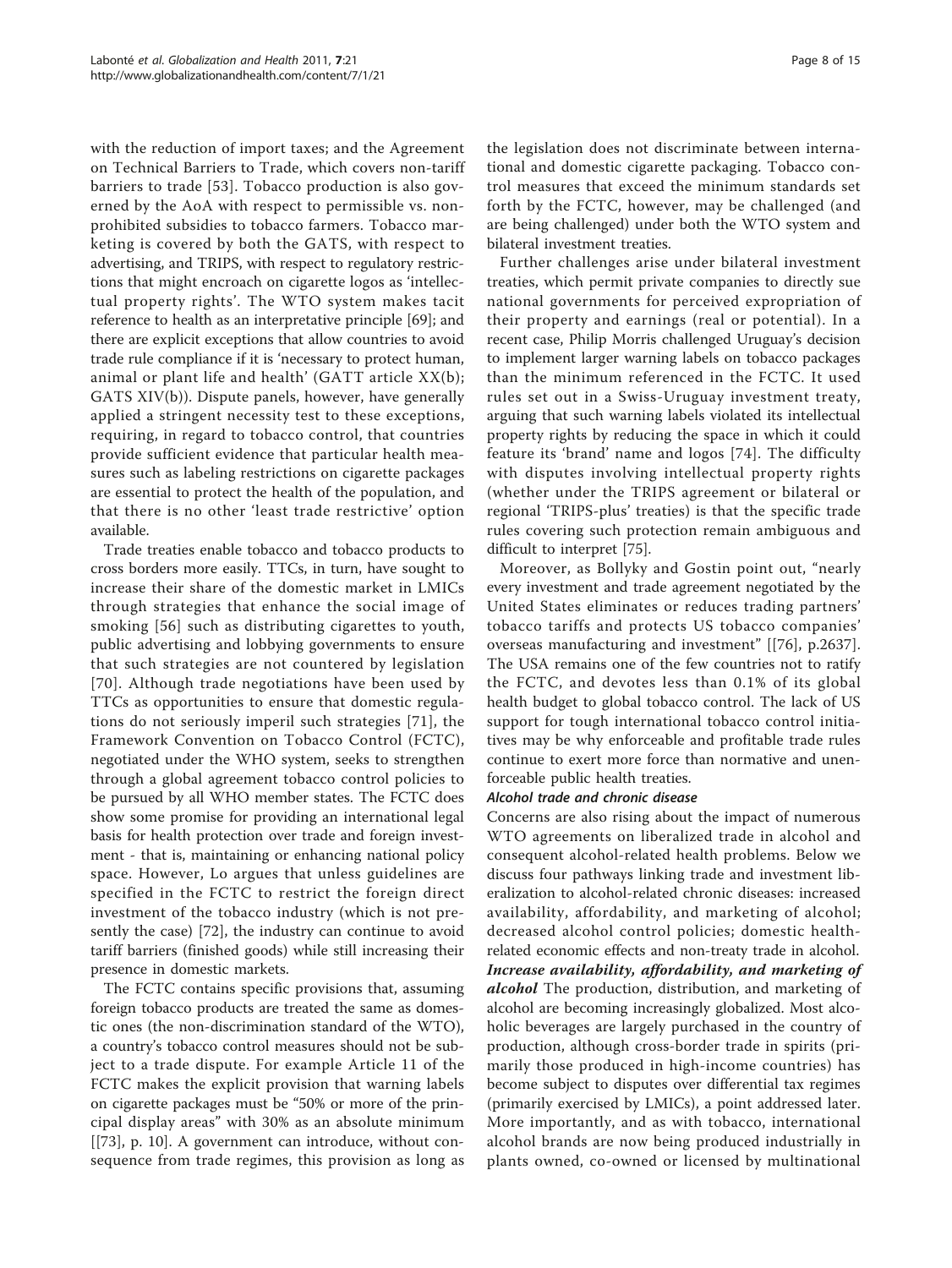corporations [[77](#page-13-0)]. The penetration of transnational alcohol corporations in LMIC markets has increased the availability, affordability, and marketing of alcohol products [[78,79\]](#page-13-0) all of which affect consumption rates.

With other factors held constant, a rise in alcohol prices leads to a reduction in the consumption of alcohol and alcohol-related harms [[80](#page-13-0)]. Public health benefits result from higher alcohol prices, even though demand for alcohol is relatively inelastic to price [\[81\]](#page-13-0). A rise in prices will generally lead to a reduction in consumption that is smaller as a percentage compared to that of the price increase. Increasing prices tend to have a greater impact over the long term rather than in the short term. In addition, young drinkers and frequent and heavier drinkers (two groups for whom the health risks of consumption are generally greater) are more likely to reduce their consumption compared to older drinkers and infrequent and lighter drinkers [[80,82](#page-13-0)].

Greater diversity of alcohol products made available through reduced tariffs on imports can increase overall alcohol consumption as these products can target a variety of tastes and preferences, although in some cases consumers may simply shift from domestic to foreign products [[83\]](#page-13-0). Also, many of the new foreign beverages contain higher alcohol content compared to domestic products [[78,84](#page-13-0)].

As alcohol companies 'thirst for new markets' [[85\]](#page-13-0), intensive marketing practices are adopted as a means to increase consumption of alcohol, particularly in LMICs [[83\]](#page-13-0). The role of advertising is a critical factor in differentiating between 'globalised' and other types of alcohol [[79](#page-13-0)]. Whereas traditional local alcoholic products were marketed based on availability, quality, and price, a global alcohol product is "synonymous with its imagery... represents a culture of its own" [[\[77](#page-13-0)], p. S471]. Alcohol is being marketed through increasingly sophisticated avenues, including direct marketing (e.g. podcasting, cell phones), mainstream media, and via sporting and cultural events. Researchers have demonstrated that advertising is associated with alcohol use by youths, notably initiation of drinking and hazardous drinking patterns [[80](#page-13-0)]. 'False advertising', such as marketing products as containing low alcohol when it is consumed as a mixed drink or the targeting of vulnerable groups have been employed as a means of counteracting health trends by consumers towards non alcoholic beverages or drinks with lower alcohol content [\[83](#page-13-0)].

The EU and the USA in current WTO-GATS negotiations are aggressively pursuing unlimited liberalization commitments in advertising; and "the World Spirits Alliance has described the Doha Round as offering 'an excellent opportunity for the international distilled spirits industry to create new opportunities to expand its exports to world markets,'" identifying "liberalisation of restrictions on services, including distribution and advertising'' as one of its top five priorities for the new trade round [[[86\]](#page-13-0), p.367].

Decrease alcohol control policies In the context of trade negotiations, alcohol can be treated as a 'commercial good' to be freely traded as any other good. The health-damaging properties of alcohol have been largely ignored. While there are also some health benefits related to modest alcohol consumption [[87](#page-13-0)], there are major health risks which are generally confined to alcoholism, impaired driving, injuries, and fetal alcohol syndrome, although even moderate alcohol use carries some health risk. Rhem and colleagues estimate that 3.8% of all global deaths and 4.6% of global disabilityadjusted life-years are attributable to alcohol [[88\]](#page-13-0). Domestic regulators must ensure that their alcohol policies comply with conditions set out in trade treaties, potentially reducing their capacity to implement appropriate policies. Many of the policies that can help reduce alcohol-related harm (e.g. tariffs, taxes, licensing, labeling, regulation of the size of alcoholic beverage containers, identifying certain brands as 'noxious' or 'injurious') are considered to be barriers to trade under several WTO trade agreements [[83](#page-13-0)].

Reducing the control of state monopolies and enterprises is a key element of many trade treaties. Researchers have observed an increase in alcohol consumption and alcohol-related problems following the elimination of government control of alcohol measures. The Nordic countries are a case in point. Since the early  $20<sup>th</sup>$  century, Finland, Norway, and Sweden had state monopolies on production and wholesale, import and export, and off-premise retail monopolies - all with the overarching goal of reducing individual and social harm from alcohol consumption [[89\]](#page-13-0). Following integration into the European Union (EU) and the European Economic Area (EEA), an 1994 agreement for a single European market (Norway is not a member of the EU, but entered into the EEA), these countries have had to yield to pressure to undertake trade activities that adopt the principles of national treatment or non-discrimination. Alavaikko and Österberg demonstrated that following Finland's entry into the European Union in 1995, the country's markets opened and the state alcohol monopoly company [\[90](#page-13-0)], Alko, lost its traditional capacity for alcohol decision-making policy. Mäkelä and Österberg observed that alcohol consumption increased 10% in 2004 and levels have remained higher ever since [\[91\]](#page-13-0).

Another key element of trade treaties is a greater 'harmonization' of taxes and duties on alcoholic beverages [[78\]](#page-13-0). In particular, national alcohol taxation systems have been directly affected by the application of the 'national treatment' clause. Recently, the EU has requested the WTO to examine the Philippine's excise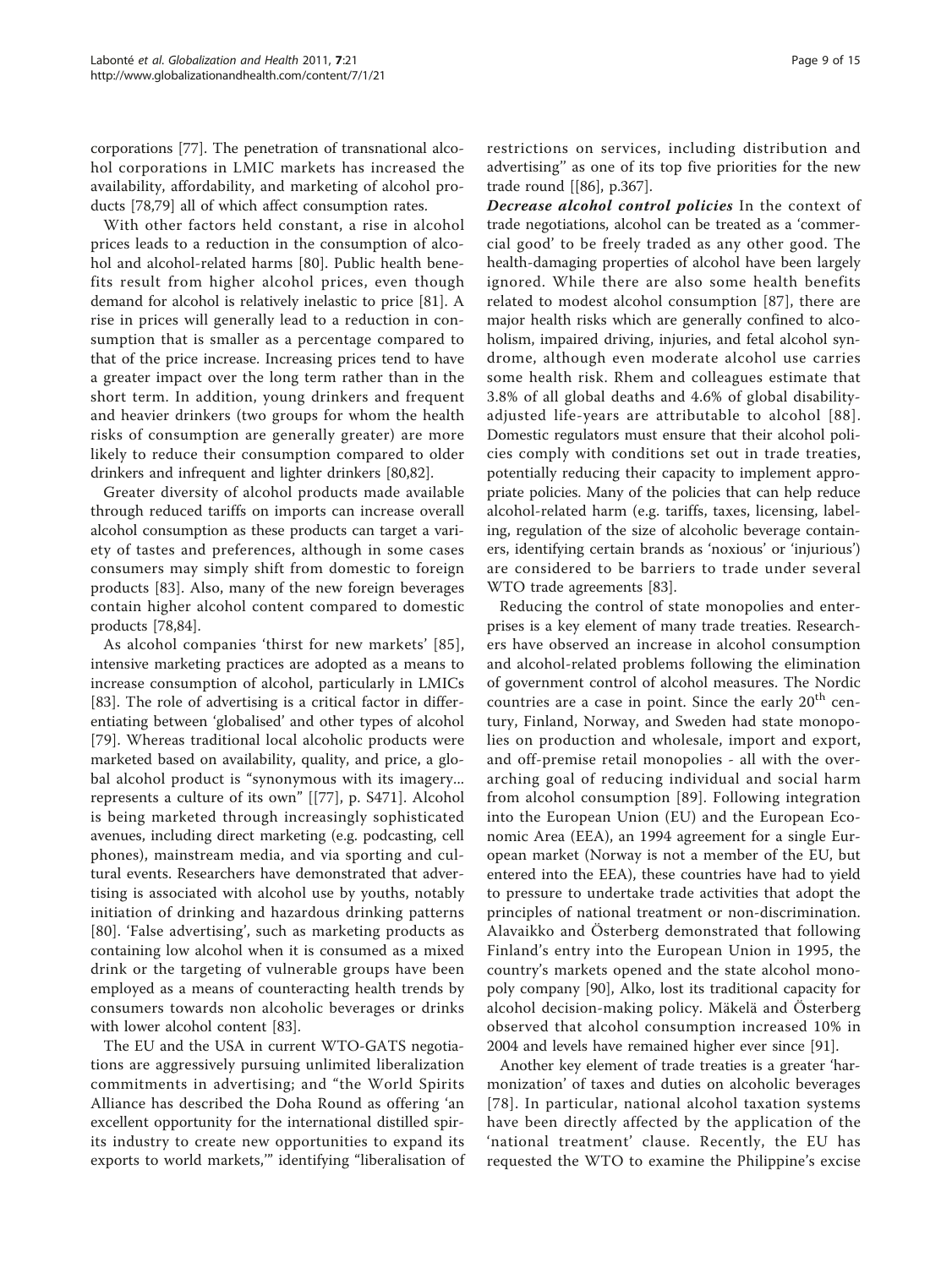tax regime, which includes a higher tax rate on imported spirits than domestic spirits, which are taxed at a flat rate [\[92](#page-13-0)]. The EU claims that this provides unfair market competition, whereas the Philippines defends the law on the grounds that it provides support to indigenous communities, producing spirits from their raw materials, like coconut and sugarcane.

Countries have succeeded in maintaining alcohol control policies when they have been able to demonstrate that the law was protective to the health of the population; exceptions for such a purpose exist in both the GATT and in the GATS. When health arguments are not specifically invoked, it is unlikely that a country will win a dispute. Chile, for example, lost their case on defending their tax policy on imported spirits before the WTO [[83\]](#page-13-0). Chile levied a disproportionately high tax rate on spirits that had alcohol content higher than 40 percent. It did not invoke public health arguments, instead relying on the argument that its policy was nondiscriminatory, since it applied to all alcohol products, both domestic and imported. The EU, in this dispute, countered that most varieties of pisco, the domestically produced spirit, by law was required to have an alcohol content below 35 percent; whereas most imported spirits had alcohol content of 40 percent or above; thus having the effect of providing unfair tax advantage to the domestic product. The WTO agreed, ruling in favour of the EU. In its ruling it noted that "members of the WTO are free to tax distilled alcoholic beverages on the basis of their alcohol content and price," which would appear to allow for a health argument to be made against high alcohol content imports. But such a policy would only be permissible "as long as the tax classification is not applied so as to protect domestic production over imports," meaning that a discriminatory tax on alcohol content, even if designed for public health purposes, could be found in violation of trade treaty obligations [\[93\]](#page-13-0).

There have been countries that have won cases on the basis of a health defense. One example is France's Loi Evin, implemented to restrict alcohol advertising [[86](#page-13-0)]. The European Court which heard this case (which applied intra-European trade rules) found that while these prohibitions conflicted with the European Treaty (Article 59, which stipulates abolishing restrictions on the provisions of services, including advertising), the French regulations were deemed appropriate to protecting public health. While European Union law may be more 'health friendly' than WTO trade treaties, Baumberg and Anderson argue that policies motivated purely by health interests may have more flexibility in trade policy than what is often perceived [[94\]](#page-13-0). They call for countries implementing alcohol-restricting policies to pay closer attention to case law in Europe to better understand how to craft alcohol control policies, and to avoid narrowing their policy space during ongoing trade negotiations.

Domestic health-related economic impacts It has been argued that foreign investments by alcohol corporations can 'offset' the harm caused by increased alcohol consumption in LMICs due to potential economic benefits. These benefits include employment and income generation, increased government revenue for governments, a stronger economy through exports and import substitution, and the transfer of technology and skills via multinational corporations [[77,89\]](#page-13-0). However, while global markets can increase employment and promote the transfer of technological advances from high income to LMICs, global trade tends to benefit rich countries particularly a few global corporations [\[89](#page-13-0)]. Employment benefits depend on the local context and the alcohol product. Trade-related growth in foreign private distributors and retailers over local monopolies, for example, can drive out alcohol profits from the local economy [[78\]](#page-13-0). Foreign companies may displace local employment, since their breweries and production facilities often require imported technology [[77](#page-13-0)]. Operation of these facilities tends to require fewer, highly skilled workers. Companies will often bring in expatriates, reducing employment opportunities for local populations who have traditionally worked in the production and trade of alcohol, such as female heads of households. Local populations may be marginalized from participation in this new industry development and unable to reap any benefits in employment or skill development. Foreign corporations can also influence the larger political and economic contexts; as their share of the market increases, so does their power as actors on the national and sub-national scales [\[79](#page-13-0)].

High taxes on alcohol can be a positive public finance instrument with public health benefits. However, in order to collect such revenue, countries need effective control over the alcohol supply, which many developing countries do not have [[83](#page-13-0)] and which trade treaty restrictions on differential taxation by alcohol content level weaken. Export-oriented policies for alcohol may not be effective in LMICs, since the global trade necessitates high quality alcohol that can travel long-distances. Few LMICs are able to produce this type of alcohol or to compete against well-established international brands, although tequila and rum are two notable exceptions. In sum, any potential role for global alcohol trade in domestic economic development (with implied trickledown health benefits) remains ambiguous at best. To address the growing concerns between the links between international trade and alcohol, a Framework Convention on Alcohol Control (FCAC), is being proposed (a point we return to in the conclusion).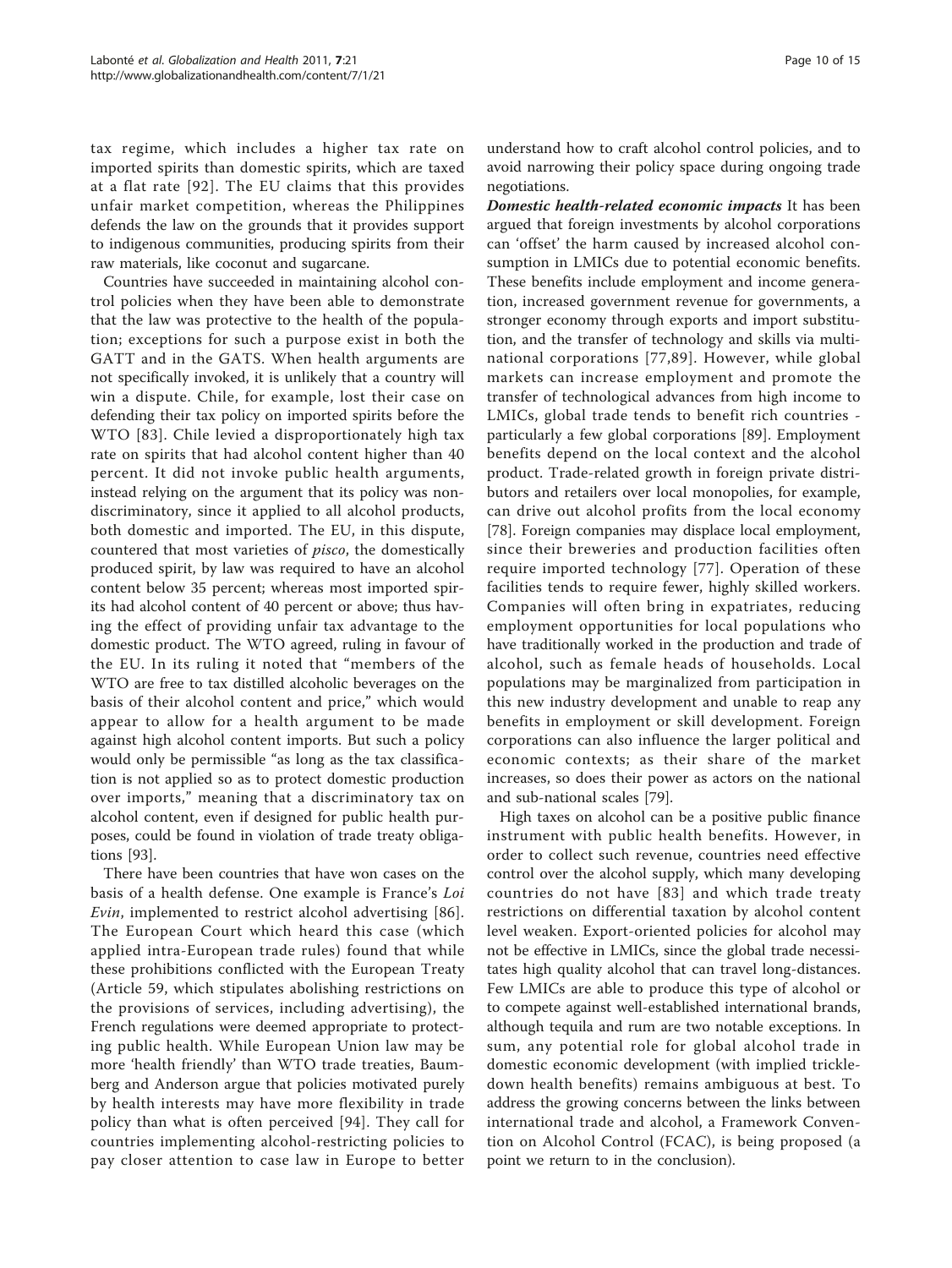## Trade liberalization, inequity and chronic disease: indirect pathways

Our framework and this article has focused on specific (and what we claim now represent progressive effects of international trade) product pathways. But there are also generalized features of trade and financial market liberalization that have important bearing on chronic disease risks. These features refer primarily to the inequitable impacts of global liberalization on socioeconomic and labour market inequities. Although there is general consensus that extreme poverty globally has fallen in recent decades [[95](#page-13-0),[96](#page-13-0)], its attribution to trade liberalization remains weak [[97\]](#page-13-0) and disproportionate to the quadrupling in global economic product over the same time period. Over 3.2 billion people still live below the World Bank \$2/day poverty level, with each unit of global economic growth contributing less than half to poverty reduction today than it did in the 1970s [\[98](#page-13-0)]. Trade liberalization is also associated with increased income inequalities within and between countries [\[99\]](#page-13-0) along with geospatial inequalities in developing countries arising from coastal locations of export-oriented manufacturing (including export-processing zones). A possible reduction in gender income inequalities due to increased women's employment has been observed, but with increased health risks due to unsafe or unhealthy working conditions [\[100,](#page-13-0)[101\]](#page-14-0), as well as a growing educational-based income and job security divide between 'skilled' and 'unskilled' workers. All forms of stratification can lead to social exclusion (both economic and psychosocial) posing particular health risks for both infectious and chronic disease.

The trade-related risk for chronic disease is most pronounced with respect to economic insecurities and labour market changes. The weight of existing evidence supports the view that trade liberalization increases economic insecurity [\[102\]](#page-14-0). Workers and producers in the sectors protected from foreign competition may see revenues decrease or employment disappear when tariffs or regulatory barriers are removed. As full-time manufacturing employment is lost (and not just in high-income, but also in LMICs, see [[103](#page-14-0)]), there are increases in 'non-standard' (insecure, part-time, precarious) forms of employment [[104](#page-14-0)]. There is a close link between economic insecurity and many chronic stress-related diseases such as cardiovascular problems [[105\]](#page-14-0). Insecure employment in particular is associated with increased stress leading to a greater risk of both infectious and chronic disease [\[106,107\]](#page-14-0).

Trade-related health risks have not gone unnoticed, both specifically and generally. In the case of tobacco trade, the FCTC is in part a response to challenges of a globalized tobacco industry. Its ability to trump trade treaties invoked by TTCs in their pursuit of larger markets is still being tested; although the internationalization of tobacco's singularly negative effects and vilification of the tobacco industry may assist in strengthening the normative, if not narrowly legal, force of the FCTC. There is no alcohol-equivalent to the FCTC, although the WHO recently submitted a draft global strategy to reduce harmful use of alcohol, which included recommendations and proposals for regulating availability, marketing and pricing [\[108\]](#page-14-0). There is growing support for the FCAC from diverse actors, including the Indian Government, the American Public Health Association, the World Medical Association, and the WHO Commission on the Social Determinants of Health [[109](#page-14-0),[110](#page-14-0)]. A FCAC would help to demonstrate that alcohol is not an "ordinary commodity" and help to address global factors influencing its consumption, such as liberalization of marketing [\[109\]](#page-14-0). Even if such a Framework Convention were negotiated, problems with its intersection with trade rules (such as those outlined with the FCTC) would likely remain. The fact that the health harms arising from alcohol are more ambiguous may make it more difficult to apply normative pressures under similar treaty dispute situations.

With respect to the generalized issue of trade and chronic disease, there is some evidence that increased social protection programs (e.g. employment insurance, active labour market programs, welfare cash transfers, universal health and education access) can buffer some of the health negative effects of liberalization and global market integration [[102,111](#page-14-0)]. However, excluding a handful of rapidly industrializing middle-income countries, most of the world's developing countries negatively affected by the financial crisis lack the fiscal capacity to expand their social protection programs [[112](#page-14-0)]. Some high income countries affected by the costs of bank bailouts and stimulus spending, or by the recession in the 'real' economy of production and consumption, such as Ireland are making draconian cuts in their existing social protection spending to qualify for IMF loans.

#### Conclusion

This article has reviewed extant evidence on the role that trade and financial liberalization has played in increasing the global diffusion of risk factors for chronic disease. The pathways by which trade can affect chronic disease are multiple. These pathways can be direct (increased exposure to harmful or potentially harmful commodities, notably tobacco, obesogenic foods and alcohol) and indirect (through changes in labour markets leading to economic and employment insecurity, associated with increased chronic disease risk). There is some potential for trade treaties to aid in reducing the global diffusion of risk factors, such as enforcing an end to domestic subsidies for agricultural exports harmful to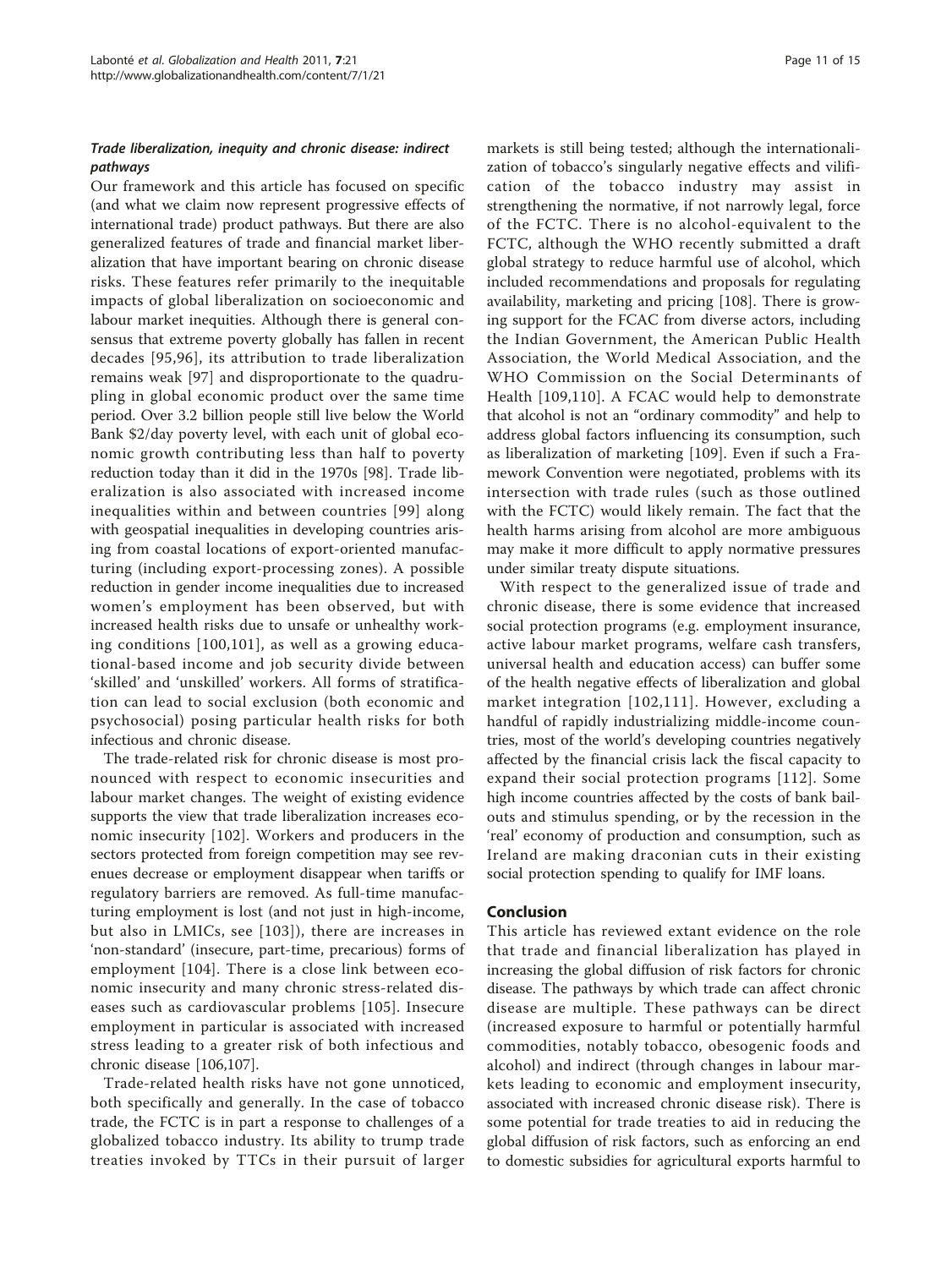health (e.g., sugars, fats, tobacco) or removal of tariffs on the import of drugs used to treat NCDs. However, as this article has elaborated, there remains considerable actual or potential health-harm in trade treaties when such treaties are driven by liberalization as the policy end and with only minimal regard to the health consequences.

This potential has been noticed in the run-up to the UN Summit on Noncommunicable Diseases taking place in September, 2011. A meeting of African health ministers in early April 2011 issued a declaration on NCDs stating, inter alia, that "although globalization, trade and urbanization are important in human development, they are also major external drivers responsible for widening health inequities within and between countries and populations" demanding "the integration of health in all policies across sectors in order to address NCD risk factors and determinants [\[113\]](#page-14-0)." This declaration repeats a theme woven throughout the WHO's Global Status Report on Noncommunicable Diseases 2010, which noted that "the rapidly growing burden of NCDs in developing countries is not only accelerated by population ageing; it is also driven by the negative effects of globalization, for example, unfair trade and irresponsible marketing" [[[114\]](#page-14-0), p.33]. WHO Director-General, Margaret Chan, was even more forceful in her comments to the April, 2011 First Global Ministerial Conference on Health Lifestyles and Noncommunicable Disease Control convened in Moscow, regarded as an agenda-setting event for the September UN Summit:

Today, many of the threats to health that contribute to noncommunicable diseases come from corporations that are big, rich and powerful, driven by commercial interests, and far less friendly to health. ... Today, more than half of the world's population lives in an urban setting. Slums need corner food stores that sell fresh produce, not just packaged junk with a cheap price and a long shelf-life [\[115](#page-14-0)].

While not referencing trade per se, the outcomes Chan cites are logically and empirically linked to trade and the globalized food, tobacco and spirits industries. Yet, notwithstanding the exclusion of the tobacco industry from the Moscow Conference, many of these same globally trading corporations were present to participate in the Conference. Press reports of the Conference quote some of these corporate representatives complaining that companies are "unfairly blamed for consumer's choices" or that "the overfed are voluntarily overfed" [[[116\]](#page-14-0), p. 10], reinforcing a concern implicit in the Conference's emphasis on 'healthy lifestyles' that intervention strategies for NCD control could take the easy path of regulating individual health behaviours rather than corporate economic or social practices. Such practices are so far being addressed through calls for voluntary corporate social responsibility, despite (as one example) over 30 years of repeated non-compliance with the voluntary International Code of Marketing of Breastmilk Substitutes. Any reduction in non-compliance with this Code was largely a result of activist groups supporting governments to write Code requirements into their (enforceable) national legislation [[117\]](#page-14-0). Worryingly, the declaration issued by the Moscow Conference makes no reference to globalization, trade or even to EU- and USA-led initiatives in bilateral or regional trade treaties to extend intellectual property rights (IPRs), which could impede access to drugs or diagnostics important to the treatment of NCDs. Indeed, there is little reference to IPRs in any of the expressed concerns about access to medicines in any of the advance commentaries leading up to the September UN Summit.

These lacunae in discussion of key global determinants of chronic disease prevention and treatment are surprising, given the evidence and argument advanced on such determinants issue in recent years. Whether the direct or indirect disease implications of global market integration enters seriously in discussions of global, regional and bilateral trade treaty negotiations remains a moot question. But the same applies to whether trade-related implications of chronic disease prevention and management will enter more forcefully into new global debates and plans to address the rising pandemic of these diseases. This article, in mapping some of what is known of the relationships between the two, hopefully will encourage constructive actions from both sides of the trade/health table. At minimum, we should expect explicit recognition of the globalization and trade-related dimension of the world's rising burden of chronic disease when nations meet to discuss plans of action later this year. Ideally, this should also look for commitments to ensure that trade negotiators take full account of the health impacts of the treaties they develop, with sufficient time and public disclosure of treaty elements for those in the public health community (governmental and civil society) to assess, analyze and respond.

#### Acknowledgements

PAHO for financial support for the production of a technical report on trade and chronic disease from which this paper is adapted; and the anonymous reviewers for helpful comments on the initial submission. RLab is supported through the Canada Research Chairs program.

#### Author details

<sup>1</sup>Institute of Population Health, University of Ottawa, Ottawa, Canada <sup>2</sup>University of Lethbridge, Lethbridge, Alberta, Canada

#### Authors' contributions

All authors contributed to the literature reviews and technical report to PAHO from which this paper is adapted. RLab drafted the introductory and concluding sections, KM wrote the sections on alcohol and food trade, RLen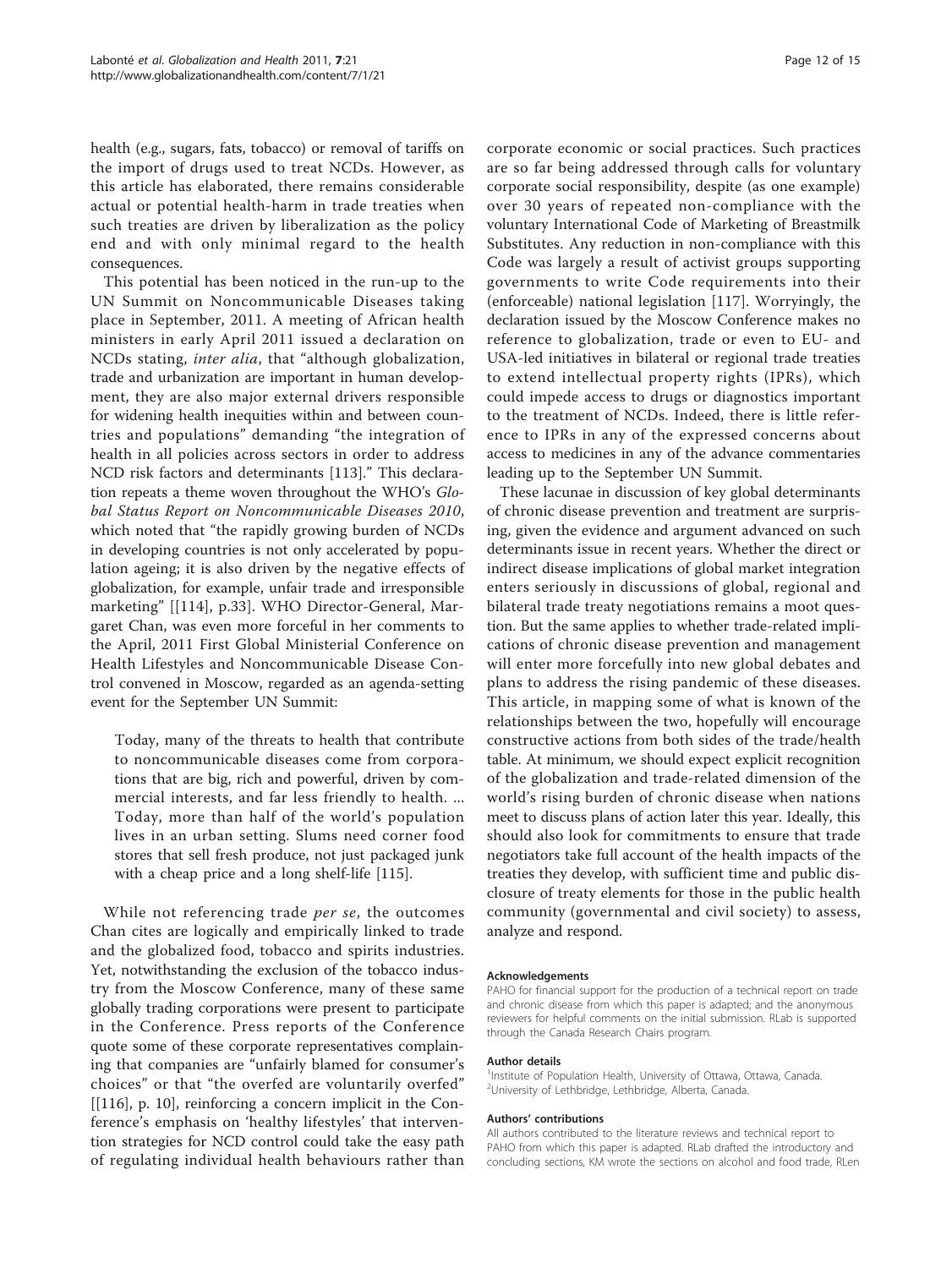<span id="page-12-0"></span>wrote the section on tobacco. All authors contributed to revisions of the final manuscript; and read and approved the final manuscript.

#### Competing interests

The authors declare that they have no competing interests.

#### Received: 23 March 2011 Accepted: 4 July 2011 Published: 4 July 2011

#### References

- 1. World Health Organization (WHO): Global Strategy to Reduce Harmful Use of Alcohol Geneva: World Health Organization; 2010.
- 2. Mathars C, Loncar D: Projections of global mortality and burden of disease from 2020 to 2030. PLoS Medicine 2006, 3:2011-2030.
- 3. Hossain P, Kawar B, Nahas M: [Obesity and diabetes in the developing](http://www.ncbi.nlm.nih.gov/pubmed/17229948?dopt=Abstract) [world - a growing challenge.](http://www.ncbi.nlm.nih.gov/pubmed/17229948?dopt=Abstract) New England Journal of Medicine 2007, 356:213-215.
- 4. Alwan A, MacLean D, Riley L, d'Espaignet ET, Mathers CD, Stevens GA, Bettcher D: [Monitoring and surveillance of chronic non-communicable](http://www.ncbi.nlm.nih.gov/pubmed/21074258?dopt=Abstract) [diseases: progress and capacity in high-burden countries.](http://www.ncbi.nlm.nih.gov/pubmed/21074258?dopt=Abstract) Lancet 2010, 376:1861-1868.
- 5. Dans A, Ng N, Varghese C, Tai ES, Firestone R, Bonita R: [The rise of chronic](http://www.ncbi.nlm.nih.gov/pubmed/21269677?dopt=Abstract) [non-communicable diseases in southeast Asia: time for action.](http://www.ncbi.nlm.nih.gov/pubmed/21269677?dopt=Abstract) Lancet 2011, 377:680-689.
- Aikins A, Unwin N, Agyemang C, Allotey P, Campbell C, Arhinful D: [Tackling](http://www.ncbi.nlm.nih.gov/pubmed/20403167?dopt=Abstract) Africa'[s chronic disease burden: from the local to the global.](http://www.ncbi.nlm.nih.gov/pubmed/20403167?dopt=Abstract) Globalization and Health 2010, 6:5.
- 7. Labonté R: Liberalized Trade and the Public's Health: What are the linkages? What is the evidence? What are the healthy options? In Trade, Health and Human Rights. Edited by: den Exter A. Rotterdam: Erasmus University Publishers; 2010:.
- 8. Birdsall N: The World Is Not Flat: Inequality and Injustice in Our Global Economy. WIDER Annu Lect 9 Helsinki: World Inst. Dev. Econ. Res; 2006.
- 9. Gallagher K: The Political Economy of the Doha Round: Shrinking Benefits and Real Costs for Developing Countries. International Studies Association 48th Annual Convention 2007.
- 10. Polanski S: Impact of the Doha Round on Developing Countries Washington DC: Carnegie Endowment for International Peace; 2006.
- 11. Sundaram J, Arnim R: [Trade Liberalization and Economic Development.](http://www.ncbi.nlm.nih.gov/pubmed/19131614?dopt=Abstract) Science 2009, 323:211-212.
- 12. Fidler D: [Emerging trends in international law concerning global](http://www.ncbi.nlm.nih.gov/pubmed/12643821?dopt=Abstract) [infectious disease control.](http://www.ncbi.nlm.nih.gov/pubmed/12643821?dopt=Abstract) Emerging Infectious Diseases 2003, 9:285-90.
- 13. Saker L, Lee K, Cannito B, Gilmore A, Campbell-Lendrum D: Globalization and Infectious Diseases: A review of the Linkages. Special topics in social, economic, and behavioral (SEB) research Geneva: World Health Organization; 2004, TDR/STR/SEB/ST/04.2.
- 14. Kimball AM: Risky Trade: Infectious Disease in the Era of Global Trade Aldershot, UK: Ashgate Press; 2006.
- 15. Beaglehold R, Yach D: [Globalisation and the prevention and control of](http://www.ncbi.nlm.nih.gov/pubmed/13678979?dopt=Abstract) [non-communicable disease: the neglected chronic diseases of adults.](http://www.ncbi.nlm.nih.gov/pubmed/13678979?dopt=Abstract) Lancet 2003, 362:903-8.
- 16. Hawkes C: Uneven dietary development: linking the policies and processes of globalization with the nutrition transition, obesity and dietrelated chronic diseases. Globalization and Health; 2006:2:4.
- 17. Yach D, Stuckler D, Brownell KD: [Epidemiologic and economic](http://www.ncbi.nlm.nih.gov/pubmed/16397571?dopt=Abstract) [consequences of the global epidemics of obesity and diabetes.](http://www.ncbi.nlm.nih.gov/pubmed/16397571?dopt=Abstract) Nat Med 2006, 12:62-55.
- 18. Allotey P, Reidpath D, Yasin S, Chan C, Aikins A: [Rethinking health-care](http://www.ncbi.nlm.nih.gov/pubmed/21074257?dopt=Abstract) [systems: a focus on chronicity.](http://www.ncbi.nlm.nih.gov/pubmed/21074257?dopt=Abstract) Lancet 2011, 377:450-451.
- 19. Martin C, Peterson C: [The social construction of chronicity a key to](http://www.ncbi.nlm.nih.gov/pubmed/19522914?dopt=Abstract) [understanding chronic care transformations.](http://www.ncbi.nlm.nih.gov/pubmed/19522914?dopt=Abstract) Journal of Evaluation in Clinical Practice 2009, 15:578-585.
- 20. Harvey D: A Brief History of Neoliberalism Oxford: Oxford University Press; 2005.
- 21. Koivusalo M, Schrecker T, Labonté R: Globalization and policy space. Globalization Knowledge Network Research Papers Ottawa: Institute of Population Health, University of Ottawa; 2008 [\[http://www.](http://www.globalhealthequity.ca/electronic%20library/GKN%20Final%20Jan%208%202008.pdf) [globalhealthequity.ca/electronic%20library/GKN%20Final%20Jan%208%](http://www.globalhealthequity.ca/electronic%20library/GKN%20Final%20Jan%208%202008.pdf) [202008.pdf\]](http://www.globalhealthequity.ca/electronic%20library/GKN%20Final%20Jan%208%202008.pdf).
- 22. Lynch D: Trade and Globalization Plymouth, UK: Rowman & Littlefield Publishers Inc; 2010.
- 23. Thangavelu SM, Toh M-H: Bilateral 'WTO-Plus' Free Trade Agreements: The WTO Trade Policy Review of Singapore 2004. The World Economy 2005, 28:1121-1128.
- 24. Dahrendorf A: Global Proliferation of Bilateral and Regional Trade Agreements: A Threat for the World Trade Organization Maastricht, Netherlands: Universiteit Maastricht; 2009.
- 25. Mitchell A, Voon T: Implications of the World Trade Organization on noncommunicable diseases. Legal Studies Research Paper 485 Melbourne: University of Melbourne; 2010 [[http://papers.ssrn.com/sol3/papers.cfm?](http://papers.ssrn.com/sol3/papers.cfm?abstract_id=1626733) [abstract\\_id=1626733\]](http://papers.ssrn.com/sol3/papers.cfm?abstract_id=1626733).
- 26. Baunsgaard T, Keen M: Tax revenue and (or?) trade liberalization. Journal of Public Economics 2010, , 9-10: 563-577.
- 27. Glenday G: Toward Fiscally Feasible and Efficient Trade Liberalization Durham, NC: Duke Center for Internal Development; 2006.
- 28. Aizenman J, Jinjarak Y: Globalisation and developing countries a shrinking tax base? The Journal of Development Studies 2009, 45:653-671.
- 29. Labonté R, Blouin C, Chopra M, the Globalization Knowledge Network: Towards health-equitable globalisation: Rights, regulation and redistribution. Final report of the Globalization Knowledge Network, World Health Organization Commission on Social Determinants of Health 2007 [[http://www.globalhealthequity.ca/electronic%20library/GKN%20Final%20Jan](http://www.globalhealthequity.ca/electronic%20library/GKN%20Final%20Jan%208%202008.pdf) [%208%202008.pdf](http://www.globalhealthequity.ca/electronic%20library/GKN%20Final%20Jan%208%202008.pdf)].
- 30. Hazell P, Wood S: Drivers of change in global agriculture. Philosophical Transactions of the Royal Society 2008, 363:495-515.
- 31. Kearney J: Food consumption trends and drivers. Philosophical Transactions of the Royal Society 2010, 365:2793-2807.
- 32. Hawkes C, Chopra M, Friel S: Globalization, trade, and the nutrition transition. In Globalization and Health: Pathways, Evidence and Policy. Edited by: Labonté R, Schrecker T, Packer C, Runnels V. New York: Routledge; 2009:235-262.
- 33. Reardon T, Berdegue J: The rapid rise of supermarkets in Latin America: challenges and opportunities for development. Development Policy Review 2002, 20:371-88.
- 34. Reardon T, Barrett C, Berdegue J, Swinnen J: Agrifood industry transformation and small farmers in developing countries. World Development 2009, 11:1717-1727.
- 35. Chopra M, Darnton-Hill I: [Tobacco and obesity epidemics: not so different](http://www.ncbi.nlm.nih.gov/pubmed/15217877?dopt=Abstract) [after all?](http://www.ncbi.nlm.nih.gov/pubmed/15217877?dopt=Abstract) BMJ 2004, 328:1558-60.
- 36. Hawkes C: The role of foreign direct investment in the nutrition transition. Public Health Nutrition 2004, 8:357-65.
- 37. Rayner G, Hawkes C, Lang T, Bello W: Trade liberalization and the diet transition: a public health response. Health Promotion International 2007, 21(S1):67-74.
- 38. Asfaw A: Supermarket purchases and the dietary patterns of households in Guatemala. IFPRI Discussion Paper 696 Washington, DC; 2007
- 39. Labonté R, Blouin C, Forman L: Trade, growth and population health: An introductory reviwe. Ottawa: Collection d'études transdisciplinaires en santé des populations/Transdisciplinary Studies in Population Health Series; 2010.
- 40. Pinstrup-Anderson P, Babinard J: Globalisation and human nutrition: opportunities and risks for the poor in developing countries. African Journal of Food Nutrition Science 2001, 1:9-18.
- 41. Anderson K, Dimarananb B, Francois J, Hertel T, Hoekman B, Martin W: The cost of the Rich (and poor) country protection to developing countries. Journal of African Economies 2001, 10:227-57.
- 42. Food and Agriculture Organization of the United Nations (FAO): Trade Reforms and Food Security: Country Case Studies and Synthesis. Rome: Food and Agriculture Organization of the United Nations; 2006.
- 43. Hawkes C, Thow A: Implications of the Central America-Dominican Republic-Free Trade Agreement for the nutrition transition in Central America. Pan Am J Public Health 2008, 24:345-360.
- Thow A, Hawkes C: [The implications of trade liberalization for diet and](http://www.ncbi.nlm.nih.gov/pubmed/19638196?dopt=Abstract) [health: a case study from Central America.](http://www.ncbi.nlm.nih.gov/pubmed/19638196?dopt=Abstract) Globalization and Health 2009, 5:5.
- 45. von Braun J, Bouis H, Kennedy E: Conceptual framework. In Agricultural Commercialization, Economic development, and Nutrition. Edited by: Von Braun J, Kennedy E. John Hopkins University Press: Baltimore; 1994:.
- 46. Thow A: [Trade liberalization and the nutrition transition: mapping the](http://www.ncbi.nlm.nih.gov/pubmed/19433005?dopt=Abstract) [pathways for public health nutritionists.](http://www.ncbi.nlm.nih.gov/pubmed/19433005?dopt=Abstract) Public Health Nutrition 2009, 12:2150-2158.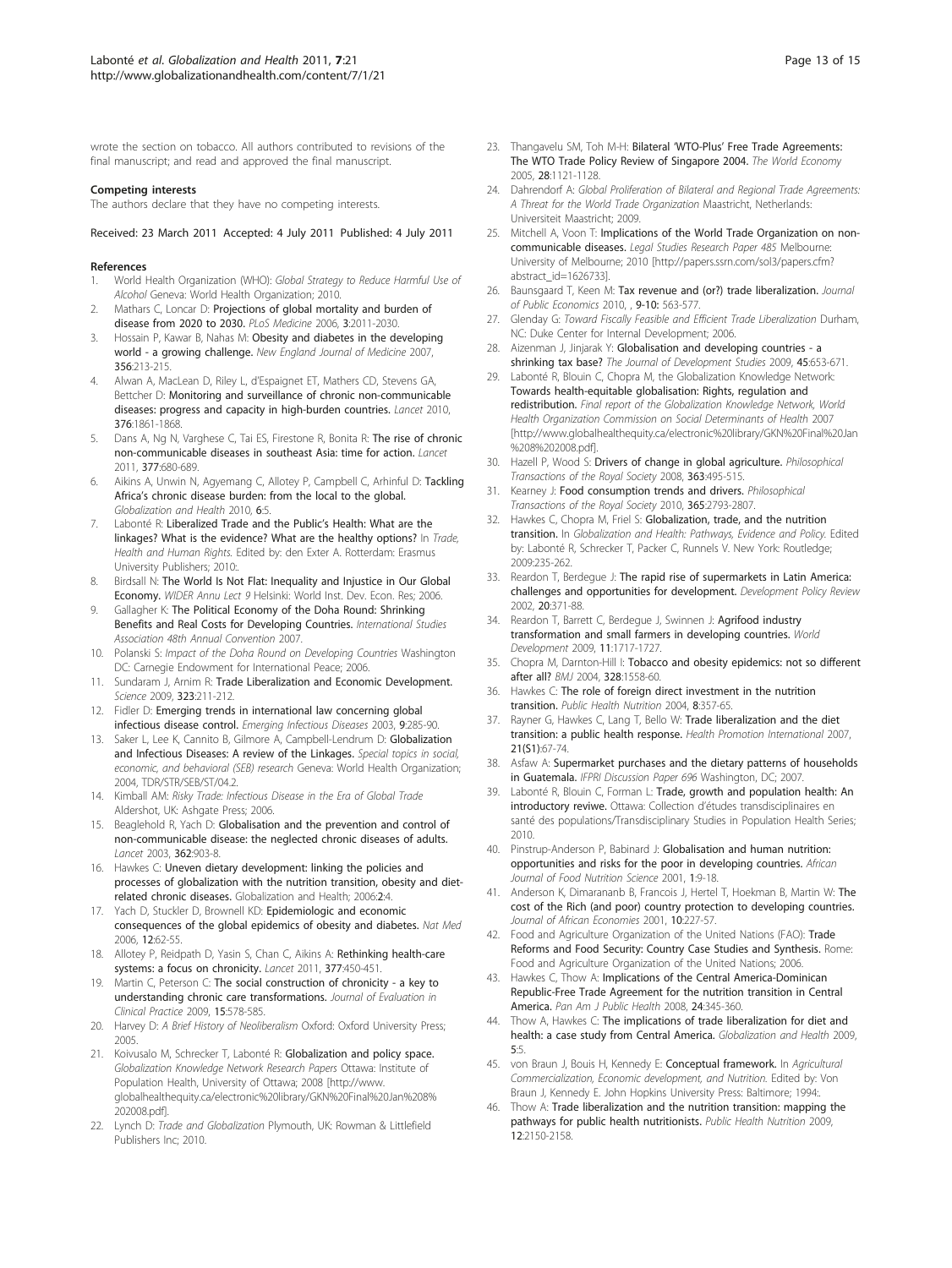- <span id="page-13-0"></span>47. Borger J: Rich world buys rights to the fields of the poor. The Guardian Weekly 2008, 29.11.08:1/2; and 10/11.
- 48. Vidal J: Food land grab 'puts world's poor at risk. The Guardian Weekly 2009, 10.07.09:12.
- 49. Parker J: The 9 billion-people question. The Economist 2011.
- 50. Sawaya A, Martins P, Martins V: Impact of Globalization on Food Consumption, Health and Nutrition in Urban Areas: A Case Study of Brazil No. 83. Rome: Food and Agriculture Organization of the United Nations.
- 51. Hastings G, McDermott L, Angus K, Stead M, Thomson S: The Extent, Nature and Effects of Food Promotion to Children: A Review of the Evidence Geneva: World Health Organization; 2007.
- 52. Institute of Medicine: Food Marketing to Children and Youth: Threat or Opportunity? Washington, DC: National Academies Press; 2006.
- 53. Taylor A, Chaloupka FJ, Guindon E, Corbett : The impact of trade liberalization on tobacco consumption. In Tobacco control in developing countries. Edited by: Jha P, Chaloupka FJ. Oxford: Oxford University Press;  $2000$
- 54. Honjo K, Kawachi I: [Effects of market liberalisation on smoking in Japan.](http://www.ncbi.nlm.nih.gov/pubmed/10841856?dopt=Abstract) Tobacco Control 2000, 9:193-200.
- 55. United States General Accounting Office: Advertising and Promoting US Cigarettes in Selected Asian Countries. Washington: USGAO; 1992.
- 56. Bialous SA, Shatenstein S: Profits over people: Tobacco industry activities to market cigarettes and undermine public health in Latin America and the Caribbean. Pan American Health Organization 2002.
- 57. McGrady B: Trade and tobacco control: Resolving policy conflicts through impact assessment and administrative type international laws. Asian Journal of the World Trade Organization and International Health Law and Policy 2008, 3:341-378.
- 58. Callard C, Chitanondh H, Weissman R: [Why trade and investment](http://www.ncbi.nlm.nih.gov/pubmed/11226365?dopt=Abstract) [liberalisation may threaten effective tobacco control efforts.](http://www.ncbi.nlm.nih.gov/pubmed/11226365?dopt=Abstract) Tobacco Control 2001, 10:68-70.
- 59. Weissman R, Hammond R: International tobacco sales. Foreign Policy 2000, 3.
- 60. Euromonitor: Tobacco in Dominican Republic London, UK: Euromonitor International; 2009 [[http://www.euromonitor.com/](http://www.euromonitor.com/Tobacco_in_Dominican_Republic) [Tobacco\\_in\\_Dominican\\_Republic\]](http://www.euromonitor.com/Tobacco_in_Dominican_Republic).
- 61. Jha P, Chaloupka FJ: Curbing the Epidemic: Governments and the Economics of Tobacco Control. World Bank; 1999.
- 62. Mejia P, Perez-Stable EJ: Tobacco epidemic in Argentina: The cutting edge of Latin America. Prevention and Control 2006, 2:49-55.
- 63. Van Walbeek C: Industry responses to the tobacco excise tax increases in South Africa. South African Journal of Economics 2006, 74:110-122.
- 64. Gilmore AB, McKee M: [Exploring the impact of foreign direct investment](http://www.ncbi.nlm.nih.gov/pubmed/15735295?dopt=Abstract) [on tobacco consumption in the former Soviet Union.](http://www.ncbi.nlm.nih.gov/pubmed/15735295?dopt=Abstract) Tobacco Control 2005, 14:13-21.
- 65. Thun MJ, da Costa e Silva VL: Introduction and overview of global tobacco surveillance. In The Tobacco Control Country Profiles.. 2 edition. Edited by: Shafey O, Dolwick S, Guindon GE. American Cancer Society, Inc. World Health Organization, and International Union Against Cancer; 2003:7-12.
- 66. Yach D, Wipfli H, Hammond R, Glantz S: Globalization and tobacco. In Globalization and health. Edited by: Kawachi I, Wamala S. New York, NY: Oxford University Press; 2007:39-67.
- 67. McKnight RH, Spiller HA: [Green tobacco sickness in children and](http://www.ncbi.nlm.nih.gov/pubmed/16350329?dopt=Abstract) [adolescents.](http://www.ncbi.nlm.nih.gov/pubmed/16350329?dopt=Abstract) Public Health Reports 2005, 120:602-606.
- 68. PLAN: Hard work, long hours and little pay: research with children working on tobacco farms in Malawi. Lilongwe, Malawi: Plan Malawi; 2009 [\[https://plancanada.ca/NetCommunity/Document.Doc?id=94](https://plancanada.ca/NetCommunity/Document.Doc?id=94)].
- 69. Bloche MG: WTO Deference to National Health Policy: Toward an Interpretive Principle. Journal of International Economic Law 2002, 5:825-848.
- 70. World Health Organization (WHO): WHO report on the global tobacco epidemic, 2008: The MPOWER package. Geneva: World Health Organization; 2008.
- 71. Shaffer ER, Waitzkin H, Brenner J, Jasso-Aquilar R: [Global Trade and Public](http://www.ncbi.nlm.nih.gov/pubmed/15623854?dopt=Abstract) [Health.](http://www.ncbi.nlm.nih.gov/pubmed/15623854?dopt=Abstract) Am J Public Health 2005, 95:23-34.
- 72. Lo C-f: [FCTC guidelines on tobacco industry foreign investment would](http://www.ncbi.nlm.nih.gov/pubmed/20472573?dopt=Abstract) [strengthen controls on tobacco supply and close loopholes in the](http://www.ncbi.nlm.nih.gov/pubmed/20472573?dopt=Abstract) [tobacco treaty.](http://www.ncbi.nlm.nih.gov/pubmed/20472573?dopt=Abstract) Tobacco Control 2010, 19:306-310.
- 73. World Health Organization (WHO): Framework Convention on Tobacco Control. World Health Organization; 2005.
- 74. Lencucha R: [Philip Morris versus Uruguay: health governance challenged.](http://www.ncbi.nlm.nih.gov/pubmed/20833287?dopt=Abstract) Lancet 2010, 376:852-853.
- 75. McGrady B: TRIPs and trademarks: the case of tobacco. World Trade Review 2004, 3:53-82.
- 76. Bollyky TJ, Gostin LO: The United States' Engagement in Global Tobacco Control. JAMA: The Journal of the American Medical Association 2010, 304:2637-2638.
- 77. Jernigan D: Applying commodity chain analysis to changing modes of alcohol supply in a developing country. Addiction 2000, 95:465-S475.
- 78. Grieshaber-Otto J, Sinclair S, Schacter N: [Impacts of international trade,](http://www.ncbi.nlm.nih.gov/pubmed/11218347?dopt=Abstract) [services and investment treaties on alcohol regulation.](http://www.ncbi.nlm.nih.gov/pubmed/11218347?dopt=Abstract) Addiction 2000, 95:S491-504.
- 79. Jernigan D: [The global alcohol industry: an overview.](http://www.ncbi.nlm.nih.gov/pubmed/19133910?dopt=Abstract) Addiction 2009, 104:6-12.
- 80. Anderson P, Chisholm D, Fuhr DC: [Effectiveness and cost-effectiveness of](http://www.ncbi.nlm.nih.gov/pubmed/19560605?dopt=Abstract) [policies and programmes to reduce the harm caused by alcohol.](http://www.ncbi.nlm.nih.gov/pubmed/19560605?dopt=Abstract) Lancet 2009, 373:2234-46.
- 81. Pogue T, Sgontz L: Taxing to control social costs: The case of alcohol. American Economic Review 1989, 79:235-243.
- 82. Anderson P: Global use of alcohol, drugs, and tobacco. Drugs Alcohol Rev 2006, 25:489-502.
- 83. Gould E, Schacter N: Trade liberalization and its impact on alcohol policy. SAIS Review 2002, XXII:119-139.
- 84. Room R, Jernigan D: [The ambiguous role of alcohol in economic and](http://www.ncbi.nlm.nih.gov/pubmed/11218349?dopt=Abstract) [social development.](http://www.ncbi.nlm.nih.gov/pubmed/11218349?dopt=Abstract) Addiction 2000, 95:S523-35.
- 85. Jernigan D: Thirsting for Markets: The Global Impact of Corporate Alcohol San Rafael, CA: The Marin Institute for the Prevention of Alcohol and Other Drug Problems; 1997.
- 86. Gould E: [Trade treaties and alcohol advertising policy.](http://www.ncbi.nlm.nih.gov/pubmed/16167562?dopt=Abstract) Journal of Public Health Policy 2005, 26:359-76.
- 87. Brien SE, Ronksley PE, Turner BJ, Mukamal KJ, Ghali WA: [Effect of alcohol](http://www.ncbi.nlm.nih.gov/pubmed/21343206?dopt=Abstract) [consumption on biological markers associated with risk of coronary](http://www.ncbi.nlm.nih.gov/pubmed/21343206?dopt=Abstract) [heart disease: systematic review and meta-analysis of interventional](http://www.ncbi.nlm.nih.gov/pubmed/21343206?dopt=Abstract) [studies.](http://www.ncbi.nlm.nih.gov/pubmed/21343206?dopt=Abstract) British Medical Journal 2011, 342:d636.
- Rhem J, Mathers C, Popova S, Thavorncharoensap M, Teerawattananon Y, Patra J: [Global burden of disease and injury and economic cost](http://www.ncbi.nlm.nih.gov/pubmed/19560604?dopt=Abstract) [attributable to alcohol use and alcohol-use disorders.](http://www.ncbi.nlm.nih.gov/pubmed/19560604?dopt=Abstract) Lancet 2009, 373:2223-2233.
- 89. Nordlund S: The influence of EU on alcohol policy in a non-EU country. Journal of Substance Use 2007, 12:405-18.
- 90. Alavaikko M, Österberg E: [The influence of economic interests on](http://www.ncbi.nlm.nih.gov/pubmed/11218352?dopt=Abstract) [alcohol control policy: a case study from Finland.](http://www.ncbi.nlm.nih.gov/pubmed/11218352?dopt=Abstract) Addiction 2000, 95: S565-79.
- 91. Mäkelä P, Österberg E: [Weakening of one or more alcohol control pillar: a](http://www.ncbi.nlm.nih.gov/pubmed/19335654?dopt=Abstract) [review of the effects of the alcohol tax cuts in Finland in 2004.](http://www.ncbi.nlm.nih.gov/pubmed/19335654?dopt=Abstract) Addiction 2009, 104:554-563.
- 92. International Centre for Trade and Sustainable Development (ICTSD): EU takes legal action on Philippine liquor tax. Bridges Weekly Trade News Digest 13 Geneva: ICTSD; 2009.
- 93. World Trade Organization (WTO): Chile-Taxes on Alcoholic Beverages 1999 [[http://www.worldtradelaw.net/reports/wtoab/chile-alcohol\(ab\).pdf\]](http://www.worldtradelaw.net/reports/wtoab/chile-alcohol(ab).pdf), AB-1999-6.
- 94. Baumberg B, Anderson P: [Health, alcohol and EU law: understanding the](http://www.ncbi.nlm.nih.gov/pubmed/18467360?dopt=Abstract) [impact of European single market law on alcohol policies.](http://www.ncbi.nlm.nih.gov/pubmed/18467360?dopt=Abstract) European Journal of Public Health 2008, 18:392-8.
- 95. Chen S, Ravallion M: The Developing World is Poorer Than We Thought, But No Less Successful in the Fight Against Poverty World Bank Policy Research Working Paper 4703; 2008 [\[http://papers.ssrn.com/sol3/papers.cfm?](http://papers.ssrn.com/sol3/papers.cfm?abstract_id=1259575) [abstract\\_id=1259575\]](http://papers.ssrn.com/sol3/papers.cfm?abstract_id=1259575).
- 96. Fosu AK: [Inequality, income, and poverty: Comparative global evidence.](http://www.ncbi.nlm.nih.gov/pubmed/21125764?dopt=Abstract) Social Science Ouarterly 2010, 91:1432-1446.
- 97. Ravallion M: Looking beyond averages in the trade and poverty debate. World Development 2006, 34(8):1374-1392.
- 98. Woodward D, Simms A: Growth Isn't Working: The unbalanced distribution of benefits and costs from economic growth London: New Economics Foundation; 2006.
- 99. Sundaram J, Arnim R: Trade liberalization and economic development. Science 2009, 323:5911, 211-212.
- 100. Kabeer N, Mahmud S: Globalization, gender and poverty: Bangladeshi women workers in export and local markets. Journal of International Development 2004, 16:93-109.